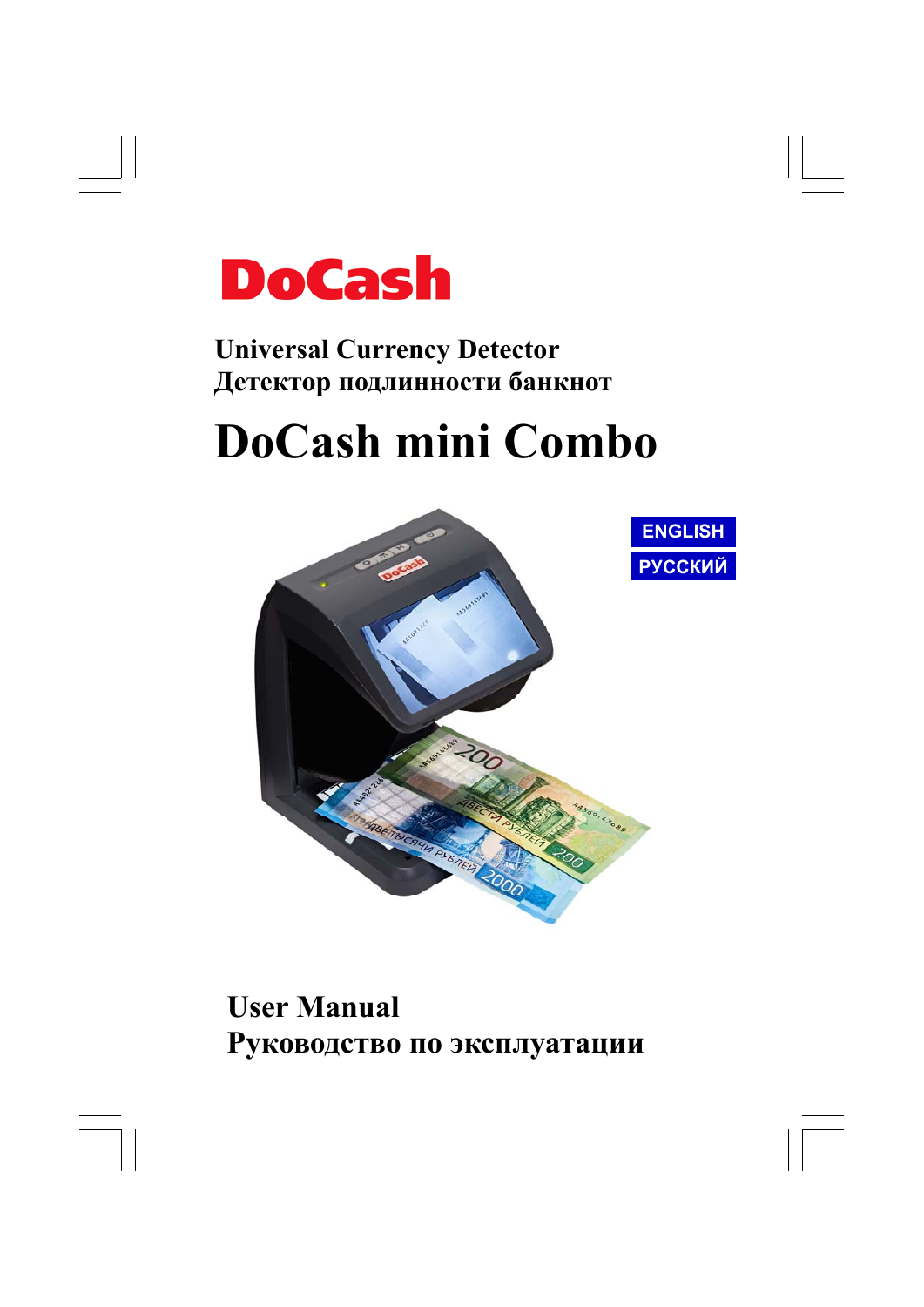**DoCash mini Combo 2 www.docash.de**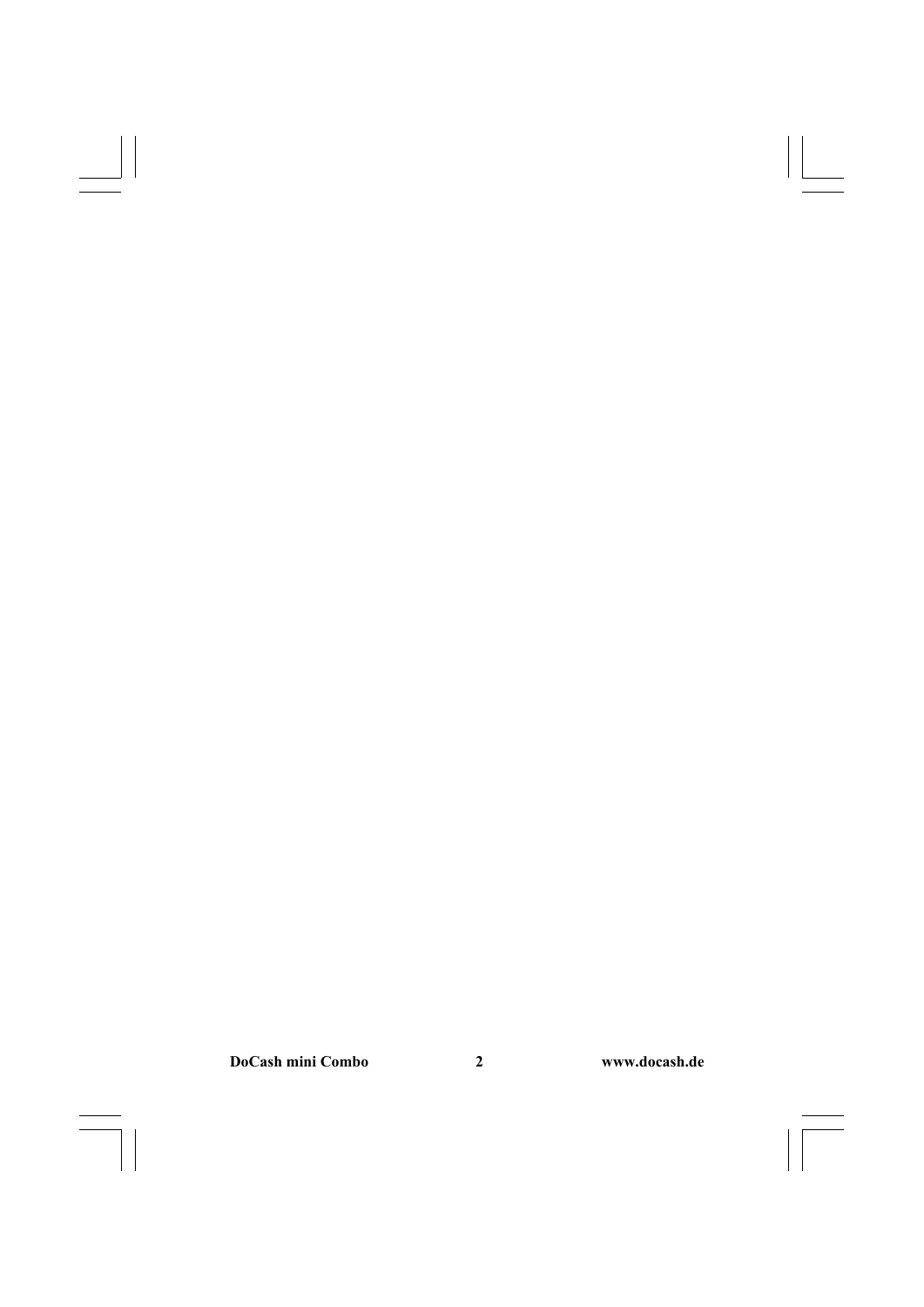## **CONTENTS**

| <b>Safety precautions</b>                        | 4  |
|--------------------------------------------------|----|
| <b>Purpose of the detector</b>                   | 4  |
| <b>Declaration of Conformity</b>                 | 5  |
| <b>Specifications</b>                            | 5  |
| Design of device                                 | 6  |
| <b>Exterior</b>                                  | 6  |
| <b>Control keys</b>                              | 7  |
| Types of detection provided by DoCash mini Combo | 8  |
| <b>Operational procedure</b>                     | 8  |
| Connectors on the back panel                     | 10 |
| <b>Connection of external detectors</b>          | 11 |
| Warranty                                         | 12 |
| <b>Transportation and storage</b>                | 12 |
| <b>Complete Set</b>                              | 12 |

*The present user manual contains a section with warranty certificate and warranty terms and conditions. Please keep the present manual at least until the end of the warranty period of the device.* 

**DoCash mini Combo 3 www.docash.de**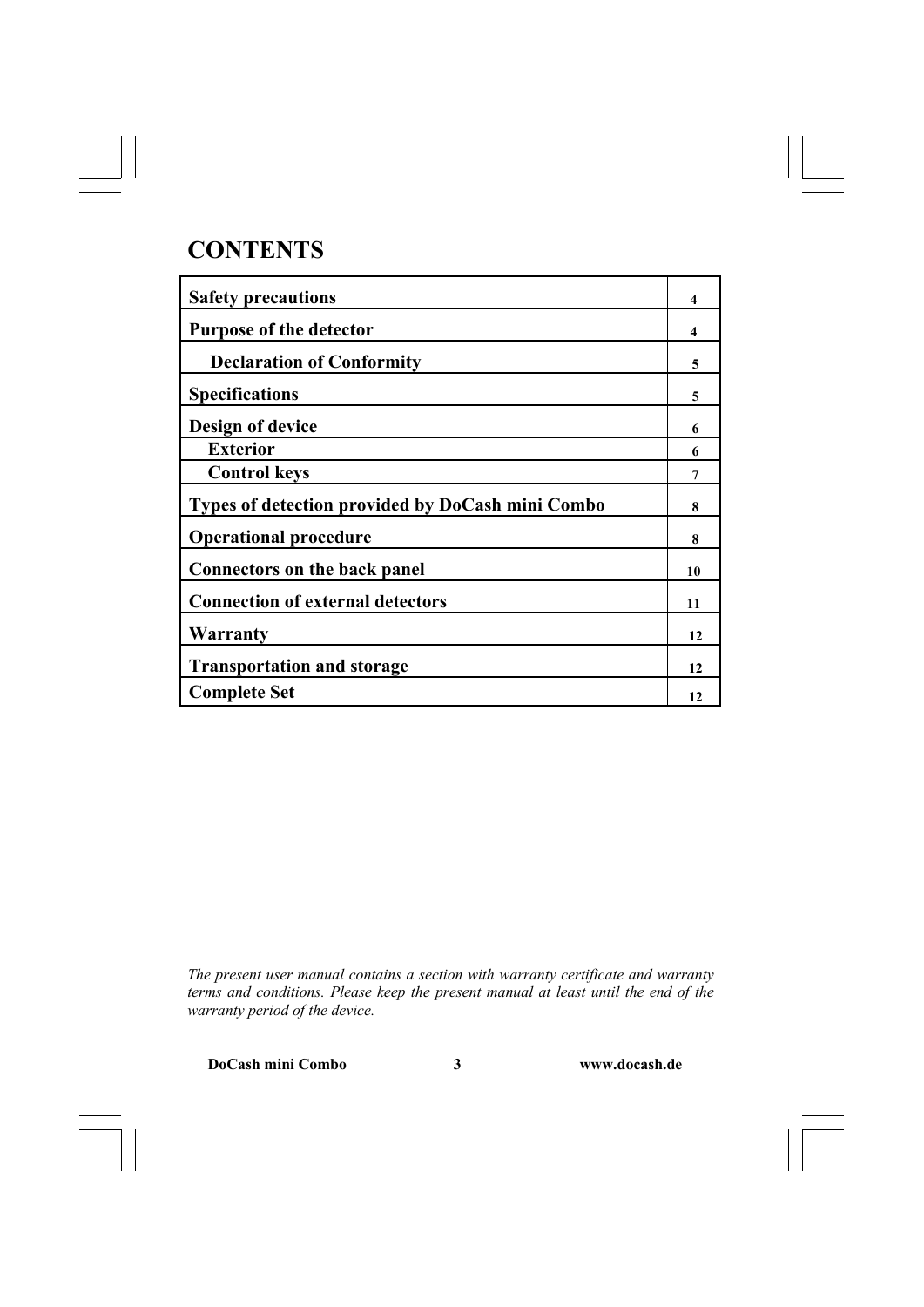## **Safety precautions**

#### **CAUTION!**

Read the present user manual before operating the device.

When operating the **DoCash mini Combo** detector, the following precautionary measures must be followed;

 Any repair or maintenance works must be performed only when the device is disconnected from the power source.

 When transporting or storing the device in cold conditions, it must be placed into room temperature conditions for not less than two hours prior to switching it on.

 When switching the device on or off, hold the base of the power adapter so as not to tear or damage the power cable. It is also not allowed to perform these actions with wet hands as it may lead to electric shock.

Connection of any external devices is allowed only when the detector is switched off.

Thank you for choosing **DoCash** equipment.

**DoCash** offers a wide range of equipment for trade, service and finance enterprises, including reliable and easy to use banknote and coin counters, multifunctional and automated currency detectors, vacuum and non-vacuum banknote packagers and more. Detailed information on the whole range of **DoCash** equipment is available at **www.docash.de**.

#### **Purpose of the detector**

The **DoCash mini Combo** detector is designed for visualization of presence and position of infrared, ultraviolet, anti-Stokes and magnetic marks on banknotes and securities of any typeas well as for examination of banknotes and securities under upper, lower and oblique white lighting.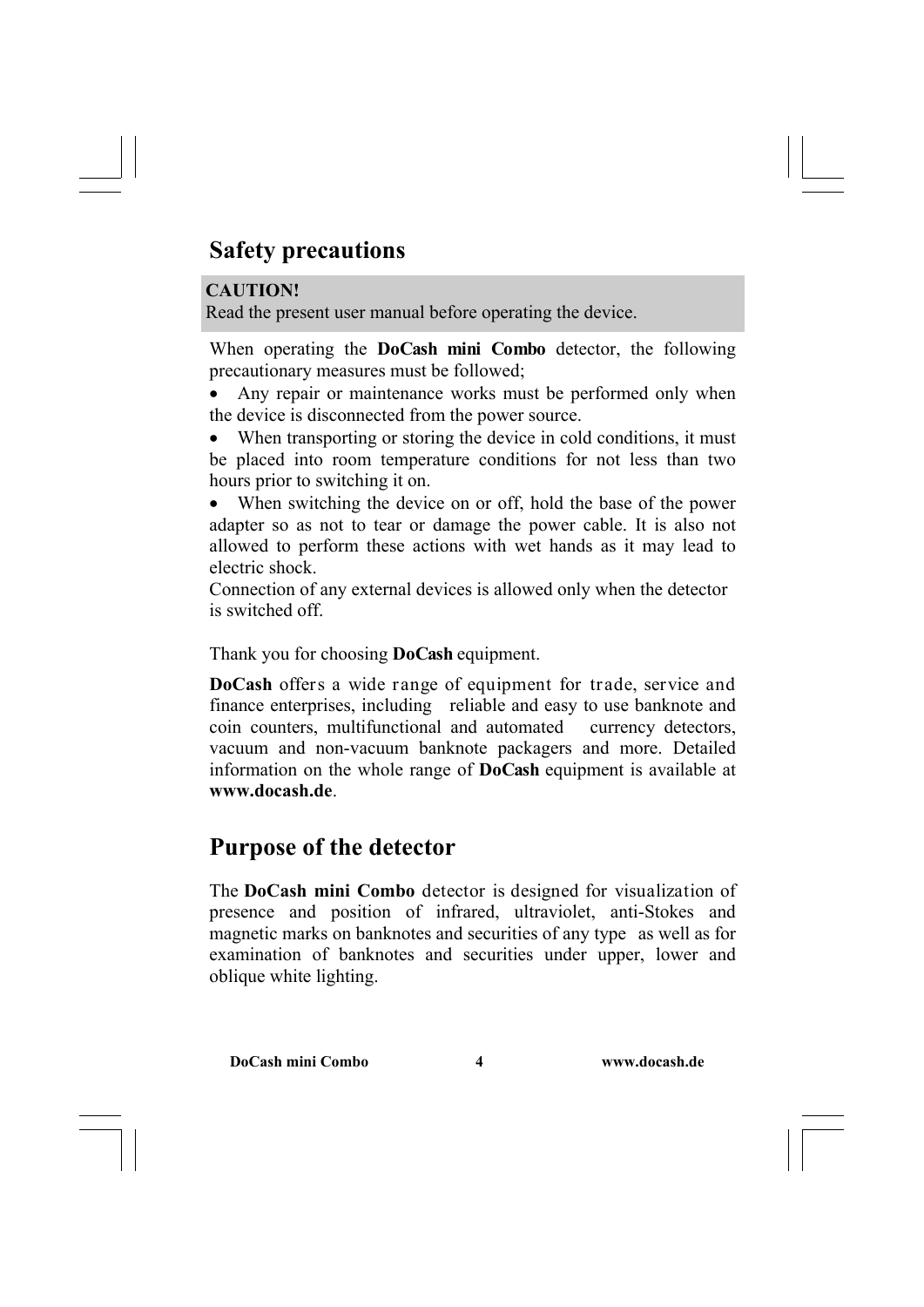The usage of the detector allows to provide more reliable conclusions determining originality of inspected samples. Final conclusions on sample originality are always drawn by people who use the detector based on their own knowledge of characteristics of original banknotes and securities.

#### **Declaration of Conformity**

# CE EHI

The detector conforms to the following requirements:

CU TR 004/2011 «On safety of low-voltage equipment»;

CU TR 020/2011 «Electromagnetic compatibility of technical equipment».

## **Specifications**

| Model                       | DoCash mini Combo             |  |  |  |  |  |
|-----------------------------|-------------------------------|--|--|--|--|--|
|                             | 220 V, 50 Hz                  |  |  |  |  |  |
|                             | Power supply adapter is       |  |  |  |  |  |
| Power supply                | included in the standard list |  |  |  |  |  |
|                             | of equipment                  |  |  |  |  |  |
| Watts consumption           | no more than 10 W             |  |  |  |  |  |
| Screen, inches/cm           | $LCD\,4.3/10.9$               |  |  |  |  |  |
| IR wavelength               | 850/940 nm                    |  |  |  |  |  |
| UV wavelength               | 360-380 nm                    |  |  |  |  |  |
| Anti-Stokes wavelength      | 940 nm                        |  |  |  |  |  |
| Operating temperature range | from $+5$ °C to $+35$ °C      |  |  |  |  |  |
| Dimensions (WxDxH), mm      | $120 \times 125 \times 165$   |  |  |  |  |  |
| Net mass, kg                | 0.42                          |  |  |  |  |  |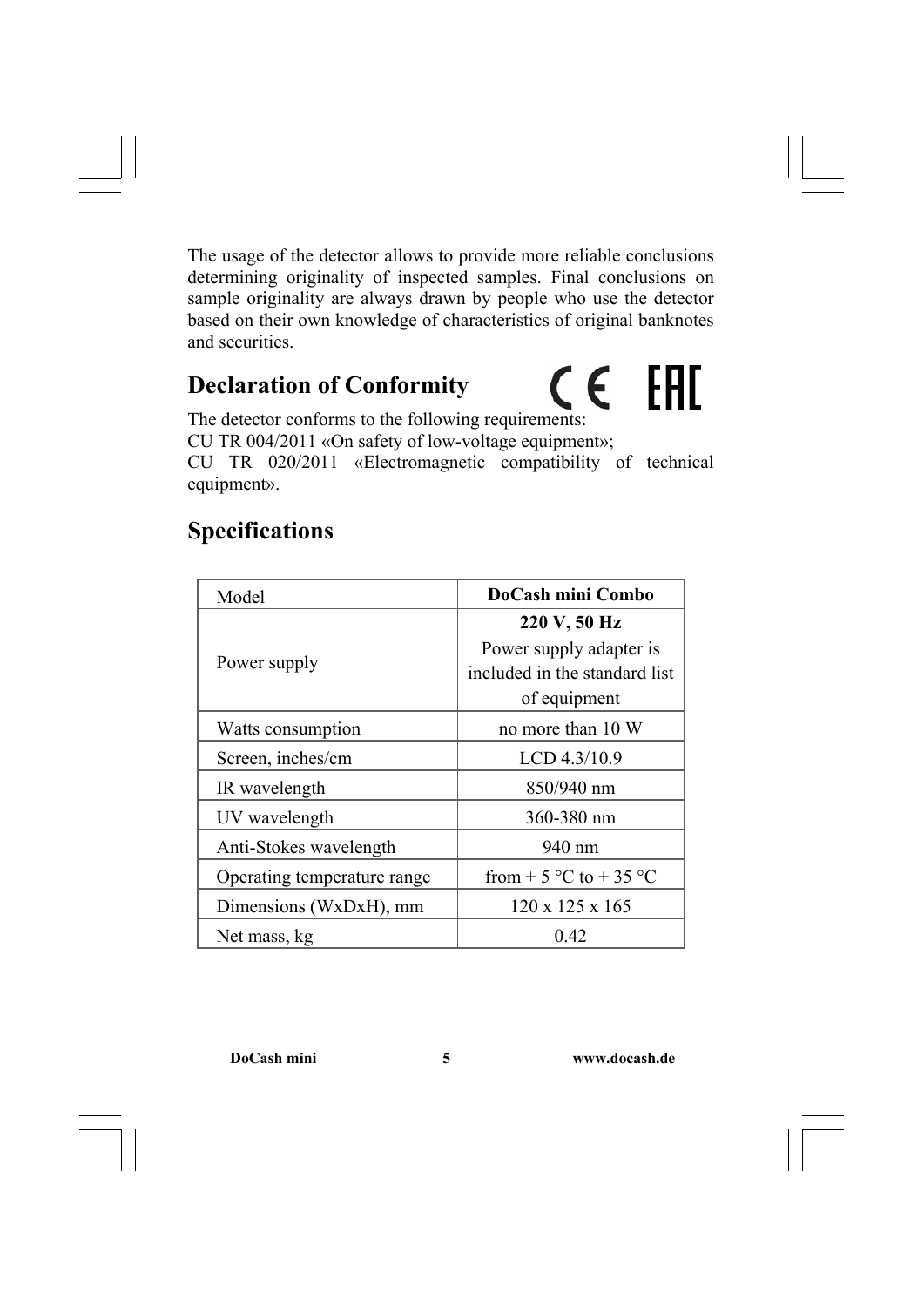## **Design of device Exterior**



- Detector's body
- 4.3" LCD display to show image
- Operational area
- Anti-Stokes luminophore control sensor
- Magnetic marks sensor
- Control keys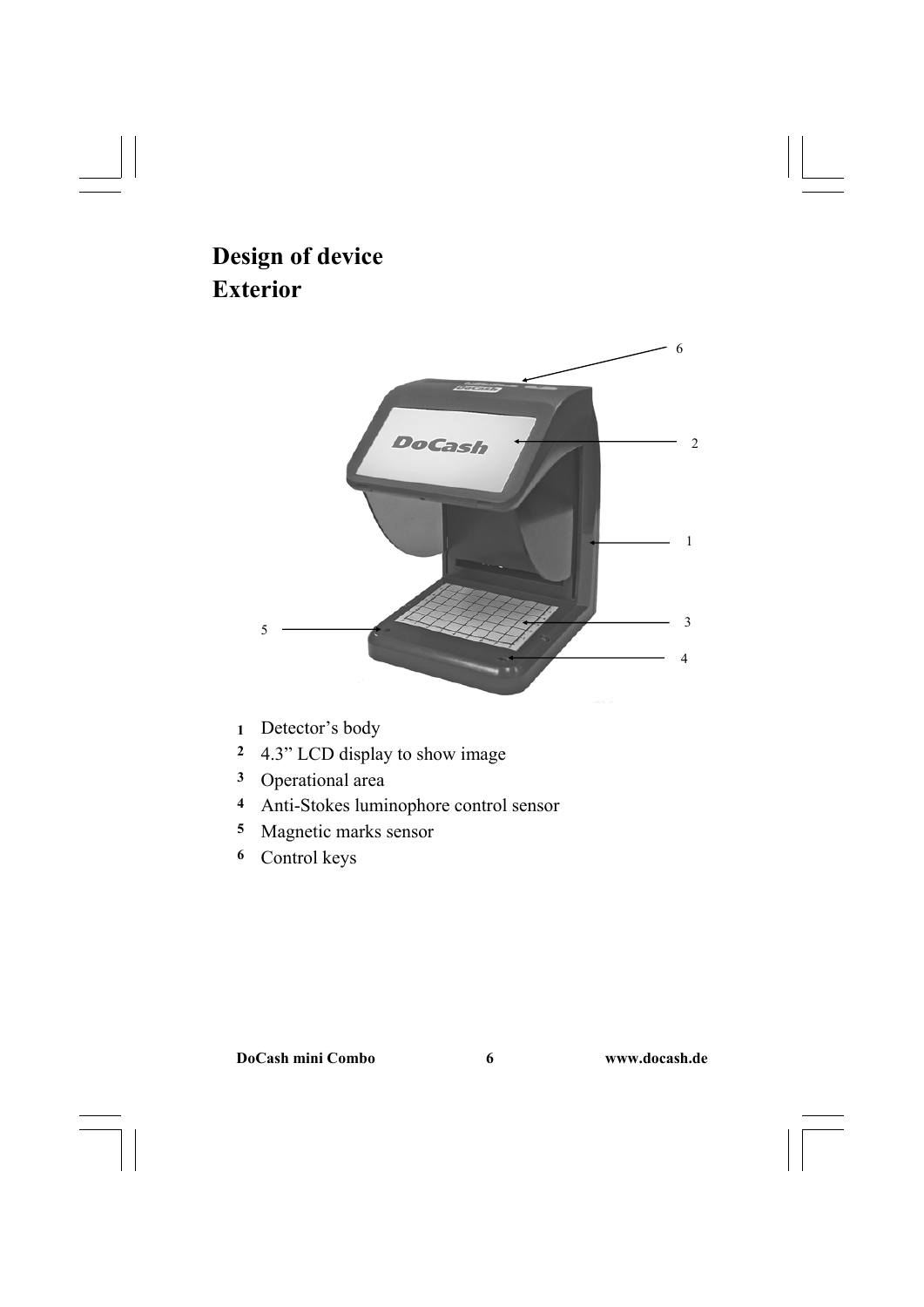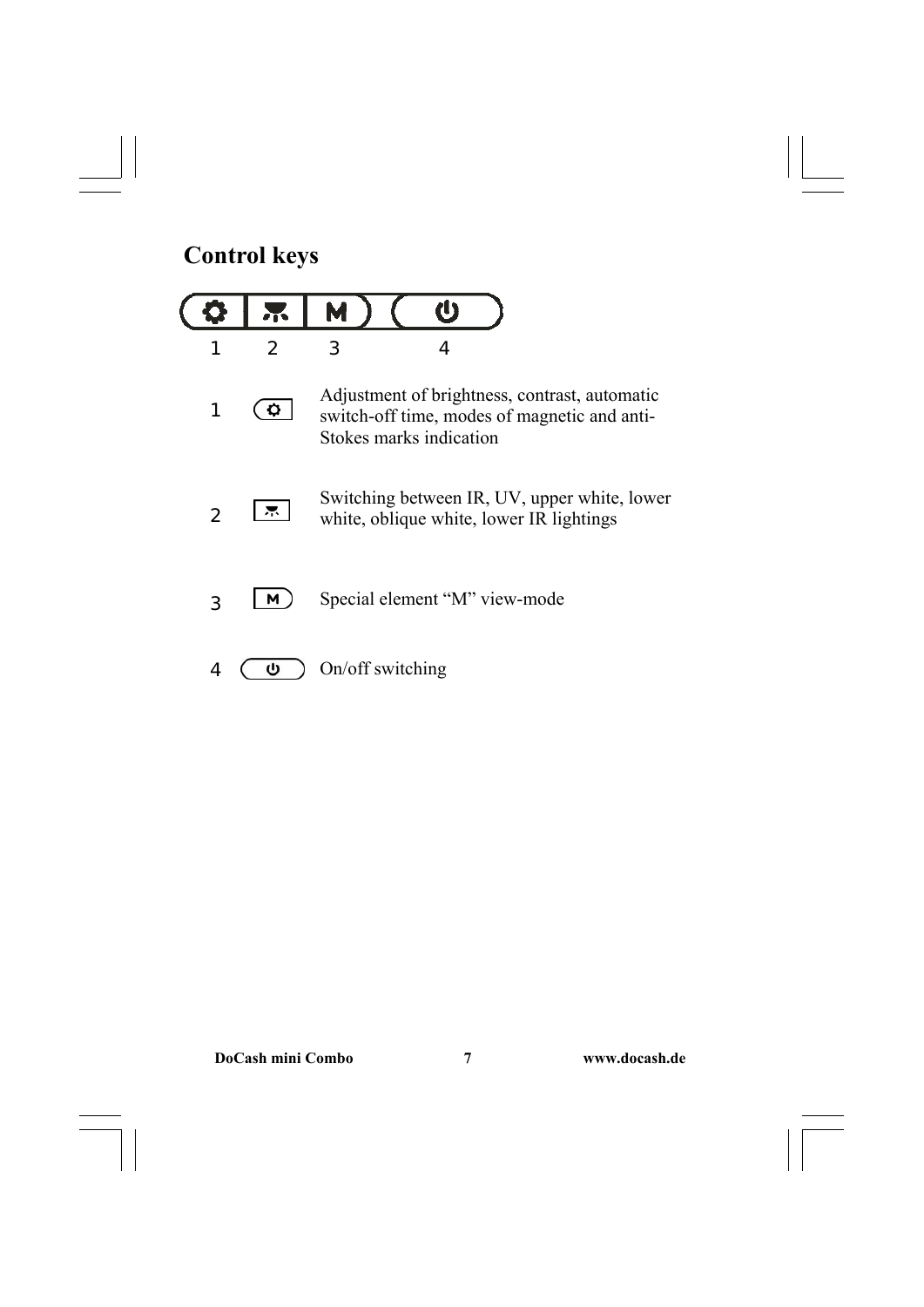### **Types of detection provided by DoCash mini Combo**

Multifunctional detectors **DoCash mini Combo** provide the following detection types:

- **Examination of banknotes under upper, lower and oblique white lighting**
- **Visualization of the special element «M»**
- **Visualization of infrared marks**
- **Examination of banknotes under lower infrared lighting**
- **Visualization of ultraviolet marks**
- **Detection of anti-Stokes marks**
- **Detection of magnetic marks**
- $\Rightarrow$  **Size control**

### **Operational procedure**

- 1. Place the detector on a steady horizontal surface.
- 2. Connect the power supply unit to the corresponding connecting device.

*Connect the detector to a power supply following the power supply requirements (220 V, 50 Hz).*

- 3. Switch the detector on by pressing the  $\circledcirc$  button or place banknote into the detection area. Upon switching on, the detector will shift to the IR marks visualization mode.
- 4. To activate visualization of the special element "M" mode press the button  $\boxed{\mathsf{M}}$ . To switch off the "M" mode press  $\boxed{\mathsf{M}}$  again.
- 5. For UV marks detection press  $\boxed{\pi}$ . If there is no motion in the detection area, the ultraviolet radiators switch off after 1 minute. If a banknote is placed to or moved within the detection area, the UV radiators switch on again.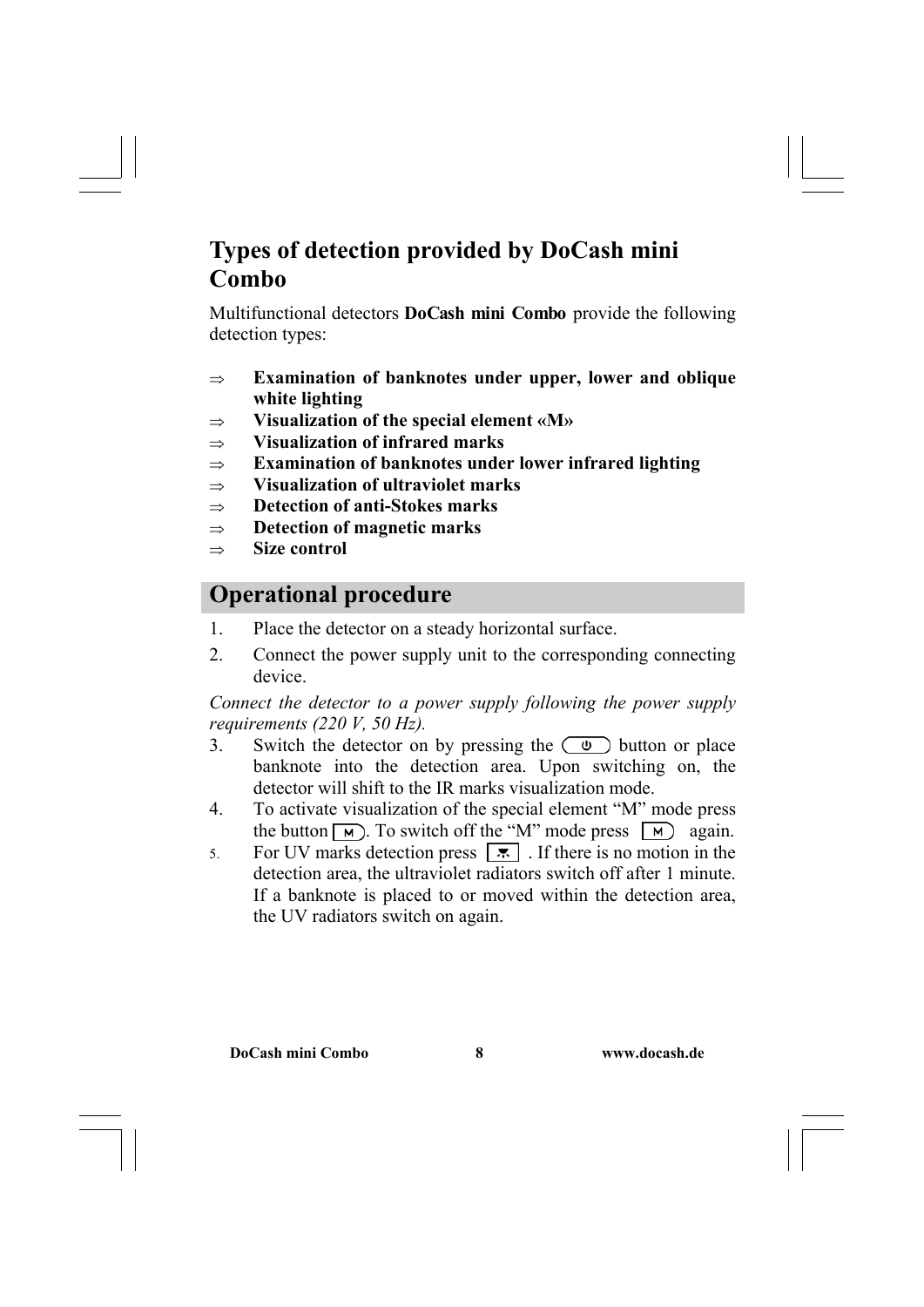- 6. To inspect a banknote under upper, lower and oblique white lighting or lower infrared lighting, press the button  $\boxed{\mathbf{\pi}}$ successively to switch between lightings.
- 7. To detect anti-Stokes luminophore, bring the areas of a banknote to the anti-Stokes sensor. If there is any luminophore present, green indicators on the detector's support light up.
- 8. To detect magnetic marks, press the banknote area with magnetic marks to the magnetic sensor and move the banknote to the left and right approximately for 1 cm two times per second. If there are any magnetic marks present, red indicators on the detector's support light up and a sound signal goes off.
- 9. To select adjustment settings and different modes of the device, press  $\overline{\bullet}$ . Upon pressing this button, screens of adjustment of brightness, contrast, color saturation (only when a video magnifier is connected), automatic switch-off timing, magnetic marks indication, anti-Stokes sensor switch turn on successively. Magnetic marks indication screen allow to switch on  $\mathbf{u}$  if and off  $\mathbf{u}$  if the sound of the magnetic sensor or switch off the sensor completely  $\mathbb{N}$ <sup>1</sup>. Anti-Stokes adjustment screen allows switching the anti-Stokes sensor on  $\downarrow$  or off  $\searrow$ . Changes of settings are made with the buttons  $\boxed{\pi}$  and  $\boxed{\mathsf{M}}$ To exit the adjustment mode, press  $\circ$
- 10. If there's no motion in the detection area, the device switches off after a preset amount of time. To switch off the device manually, press the according button.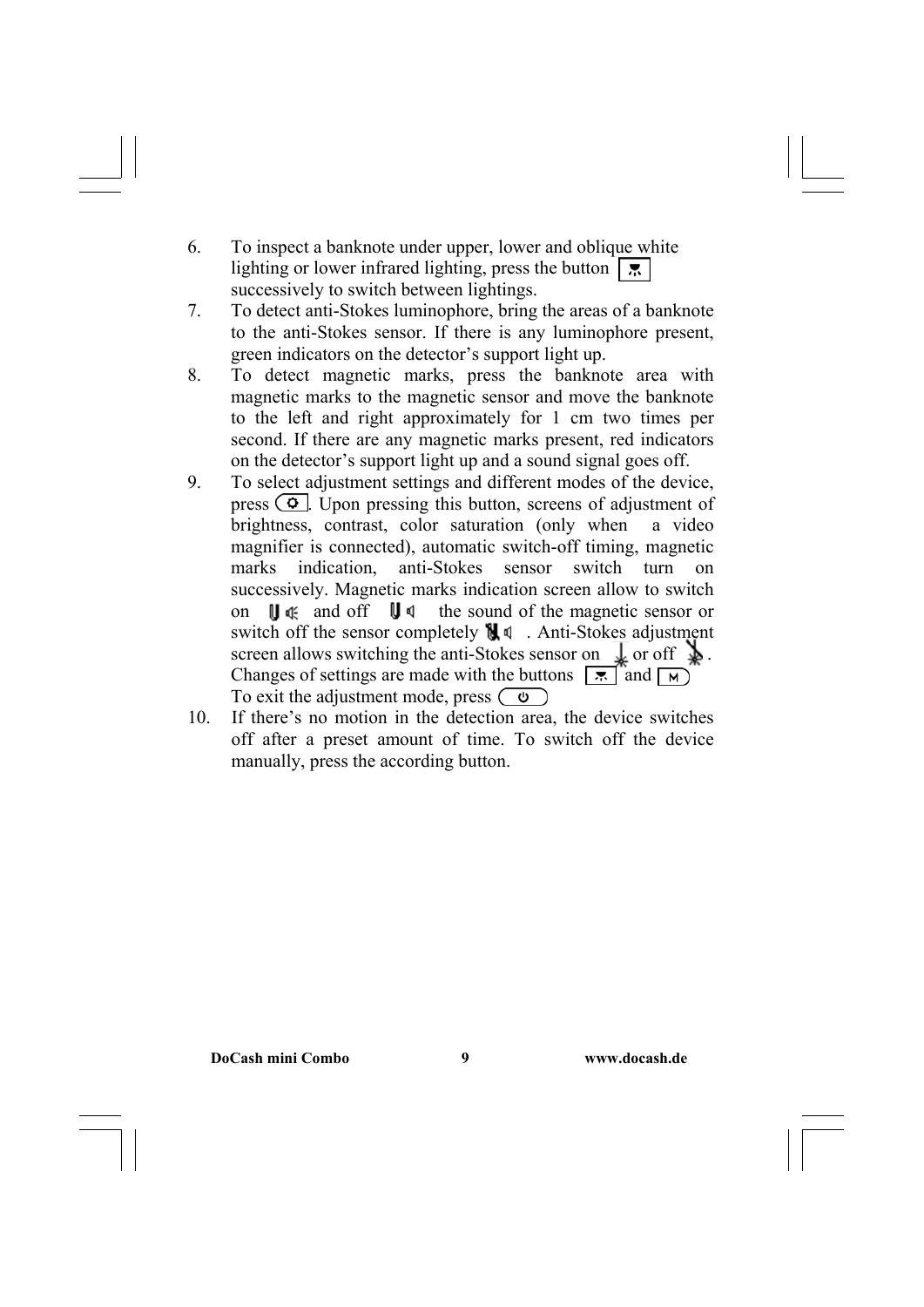## **Connectors on the back panel**

There are several connectors for power supply and external DoCash detectors input on the rear panel of the device.



- **1** Optical magnifier **DoCash L** input
- **2** Video magnifier **DoCash VL** input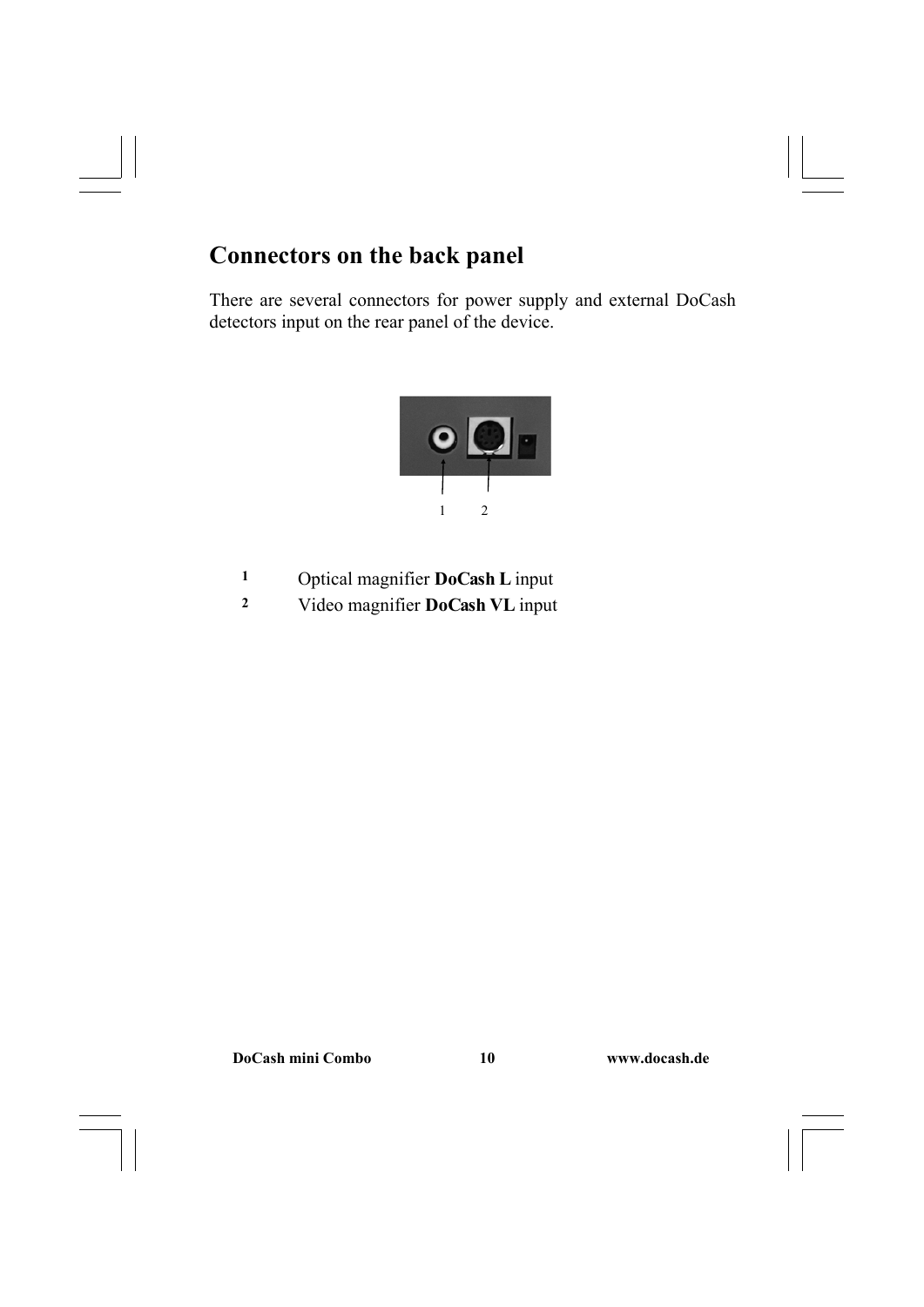#### **Connection of external detectors**

DoCash increases the functionality of the **DoCash mini Combo** detector, as it provides additional ways of object originality inspection.

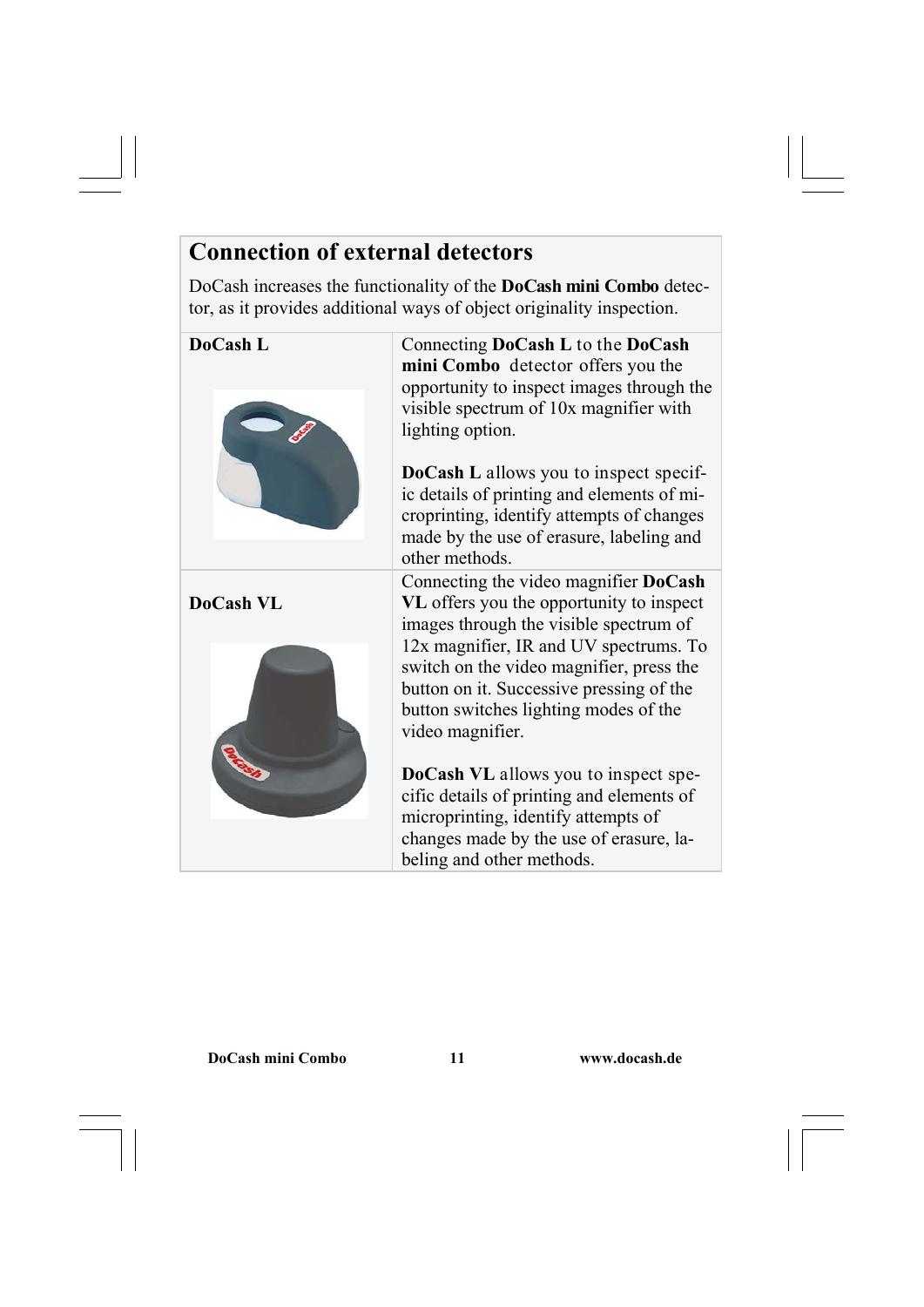## **Warranty**

The warranty period is 12 months from the day of delivery subject to compliance with the conditions of use and storage indicated in this Manual and additional conditions specified in the Warranty Coupon. Manufacturer shall be released from any obligation for the counter malfunction resulting from improper transportation, storage and use, as well as from mechanical failure.

#### **Transportation and storage**

Allowed temperature during transportation is from  $-30$  to  $+50$  °C. Storage of the detector is allowed only in heated places at the temperature from +1 to +40  $^{\circ}$ C and relative air humidity of up to 80%  $(at 25 °C)$ .

Storage time of the detector  $-2$  years

## **Complete Set**

**DoCash mini Combo** comes standard with:

| Detector             | 1 pc  |
|----------------------|-------|
| Power supply adapter | l pc  |
| User manual          | l pc  |
| Side shutters        | 2 pcs |

*This manual contains information that is actual for the moment of publishing, and might not contain later changes.* 

*The manufacturer maintains the right to change machine's specifications and control algorithms.* 

**DoCash mini Combo 12 www.docash.de**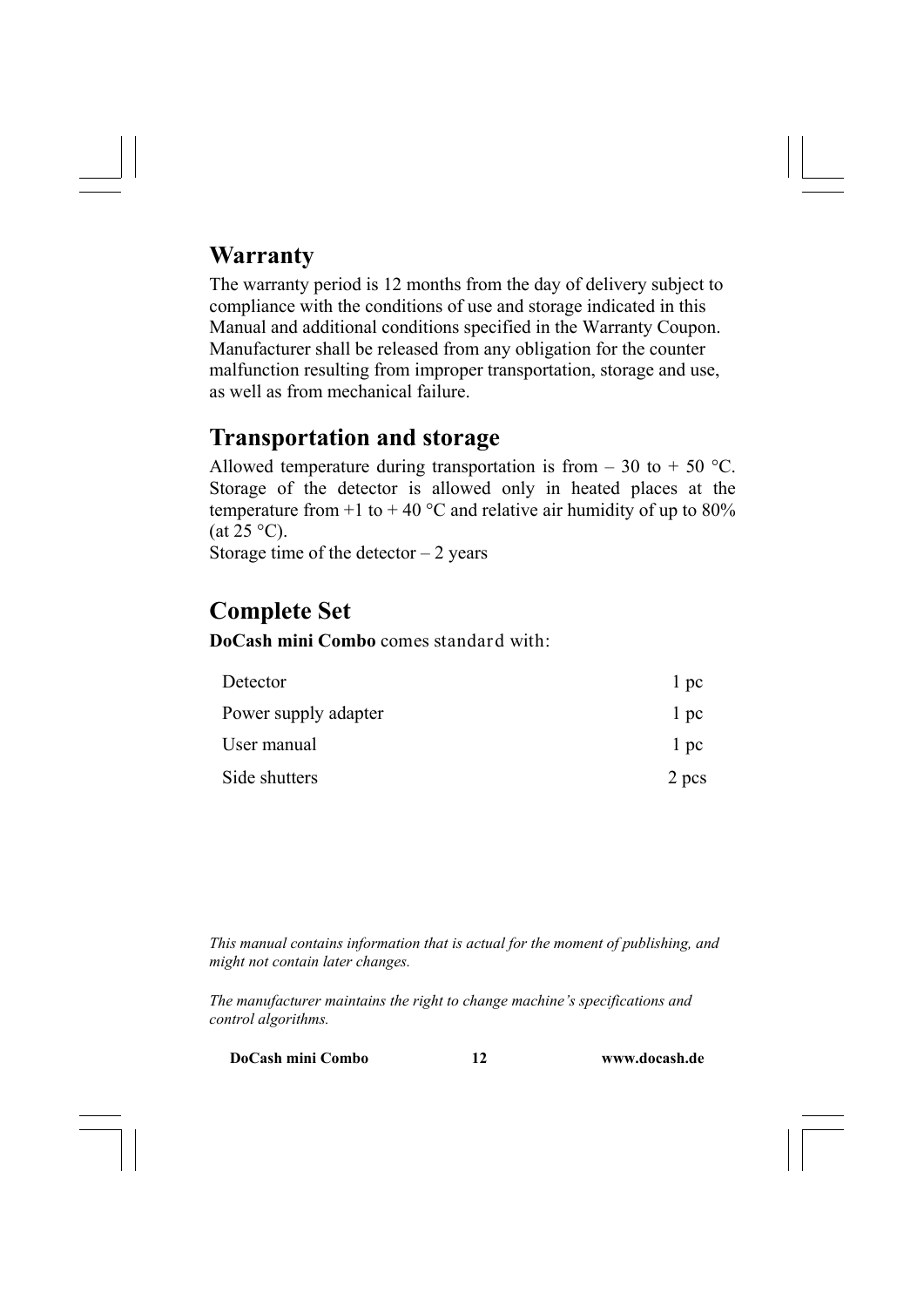#### **PRODUCT CERTIFICATE**



| <b>Product name</b>      | DoCash mini Combo |  |  |  |  |  |
|--------------------------|-------------------|--|--|--|--|--|
| Serial number            |                   |  |  |  |  |  |
| <b>Seller</b>            |                   |  |  |  |  |  |
| Seller address and phone |                   |  |  |  |  |  |
| Sale date                | /20<br>г.         |  |  |  |  |  |
| Seller stamp             | L.S.              |  |  |  |  |  |

*Seller signature* 

Warranty period is: 12 months from the day of sale to the final user but not more than 13 months from the day of warranty certificate issue.

#### **Warranty is not applied in the following cases:**

- non-observance of User manual requirements, careless handling and/or transportation
- fair wear and tear of parts and units, end of consumables lifetime
- failures, caused by engineering changes of the equipment
- improper and/or inopportune maintenance and routine maintenance
- repair, performed by unauthorized and unqualified personnel
- using of non-original spare parts and removable elements during maintenance
- non-conformity of equipment capacity and Customer's needs, overloading of the equipment
- damage, wear of parts and units due to intrusion of foreign particles, in the case of improper maintenance of filters, intrusion of insects and/or other foreign particles
- operation in dusty or wet room
- low quality of the electrical main electric energy parameters
- mechanical damages of the equipment and its parts, external electrical connections of the cables and the grounding
- water flood, earthquake, lightning strike and other natural disasters
- corrections, erasements or traces of copying of warranty card, and if the warranty card is blank, improperly or partly filled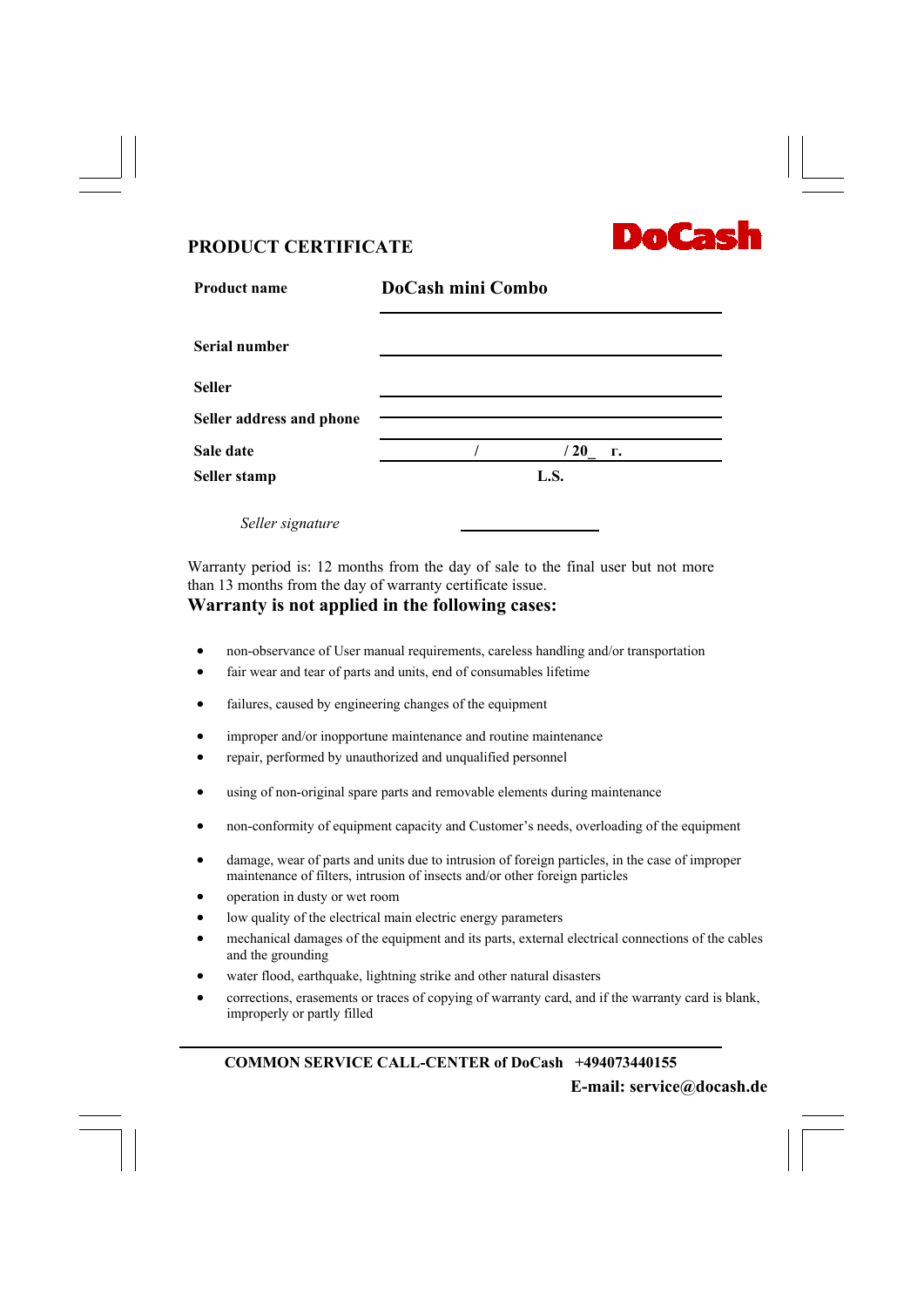#### **DISCLAMER**

Gamma-Center Company (hereinafter also referred to as the Company) makes all reasonable provisions for correspondence of the contents of this document to the actual version of the equipment and/or software of such equipment described. Nonetheless, the description can differ from the real configuration and/or version, as constant improvement and alteration of the equipment and/or software of such equipment is possible to be carried out by the manufacturers.

During this document drawing up, all reasonable measures for excluding mistakes and misprints in its text were taken; however, Gamma-Center Company accepts no responsibility for possible inaccuracies, mistakes and/or misprints, which can be contained in the text of this document.

Neither this document nor any of its parts, both in total and separately, shall not be reproduced in written, electronic, or any other form without a special written permission of Gamma-Center Company. The use of this document, as well as of any part thereof, both in total and separately, is prohibited for any purpose except for operation, maintenance, repairs, installation, commissioning, or modification of the equipment described in this document and according to the information contained in it.

Gamma-Center Company, as well as each and any of its directors, partners, employees, affiliates, workers, advisers or agents do not provide any statements or warranties, explicit or implied, neither regarding the accuracy or completeness of this document contents, nor any other associated information, which can be provided by the company any time, nor regarding opinions and/or estimates expressed in this document or with regard to it.

Gamma-Center Company, as well as each and any of its directors, partners, employees, affiliates, workers, advisers or agents unconditionally disclaim any liability or obligations regarding any loss, damage, expenditures, costs, or charges, direct or implicit, non-recurrent or repeated, arising in any way out of the use of this document and/or information contained hereby, as well as regarding any discrepancy of any declared specification or functionality of the equipment and/or software from any personal expectations of the user even in case the Company was informed about, or anticipated the possibility of, the occurrence of loss, damage, expenditures, costs, or charges.

Neither this document nor the information contained hereby can be deemed a contract between Gamma-Center Company and/or any other parties using this document, or a basis of such a contract.

Further use of this document or equipment and/or software for any purposes means complete agreement of a third party, including, without limitation, the user, with the conditions expressed in this document.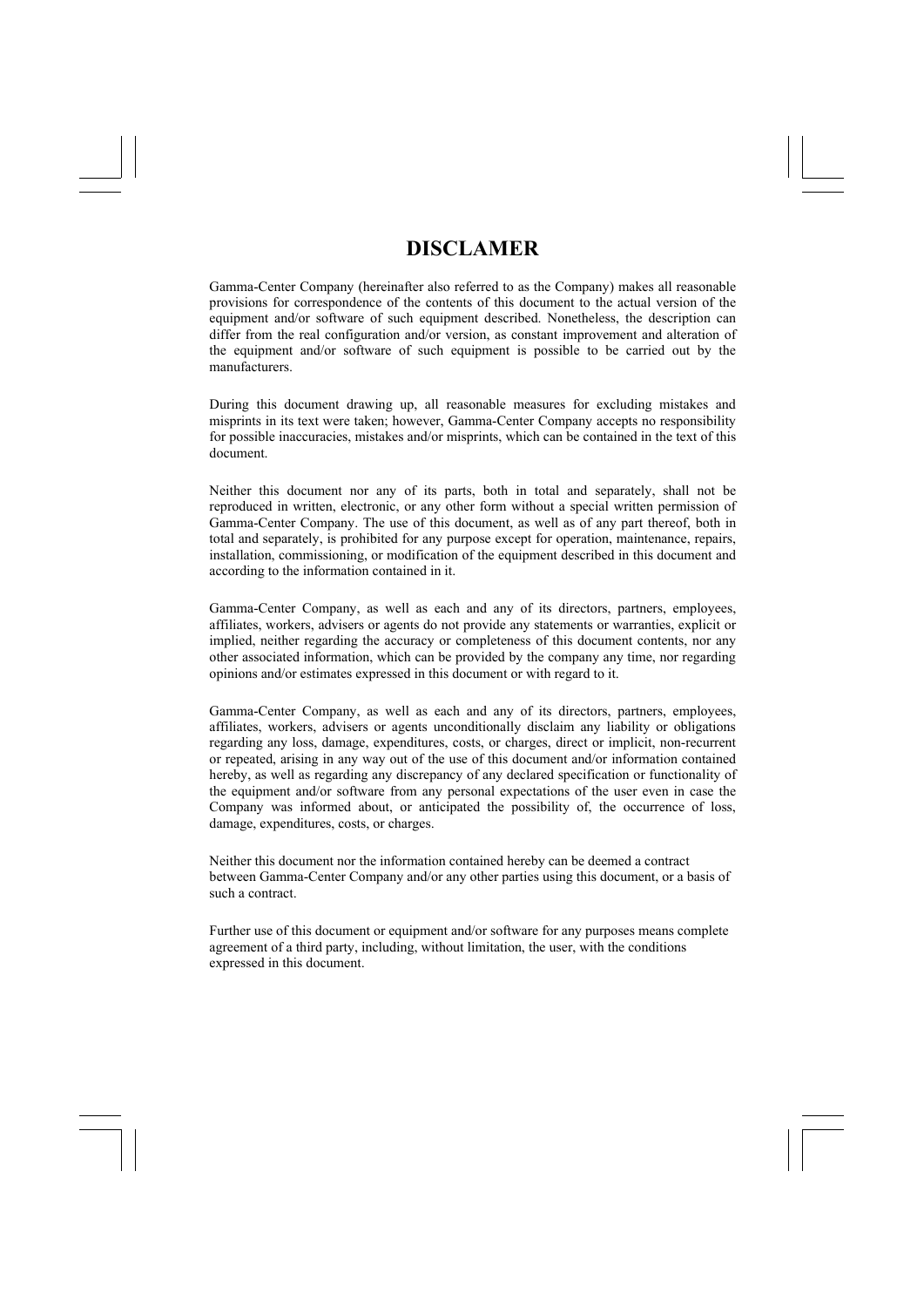## **Содержание**

| Меры предосторожности                           | $\boldsymbol{4}$ |
|-------------------------------------------------|------------------|
| Назначение детектора                            | $\boldsymbol{4}$ |
| Декларация о соответствии                       | 5                |
| Технические характеристики                      | 5                |
| Конструкция прибора                             | 6                |
| Внешний вид                                     | 6                |
| Управляющие клавиши                             | 7                |
| Виды контроля, обеспечиваемые детектором DoCash |                  |
| mini                                            | 8                |
| Порядок работы                                  | 8                |
| Разъемы на задней панели                        | 10               |
| Подключение выносных детекторов                 | 11               |
| Гарантийные обязательства                       | 12               |
| Транспортировка и хранение                      | 12               |
| Комплектация                                    | 12               |

*Настоящее руководство по эксплуатации содержит блок с Гарантийным талоном и условиями предоставления гарантии.* 

*Сохраняйте настоящее руководство как минимум в течение всего срока гарантийной службы прибора.* 

#### **DoCash mini Combo 3 www.docash.ru**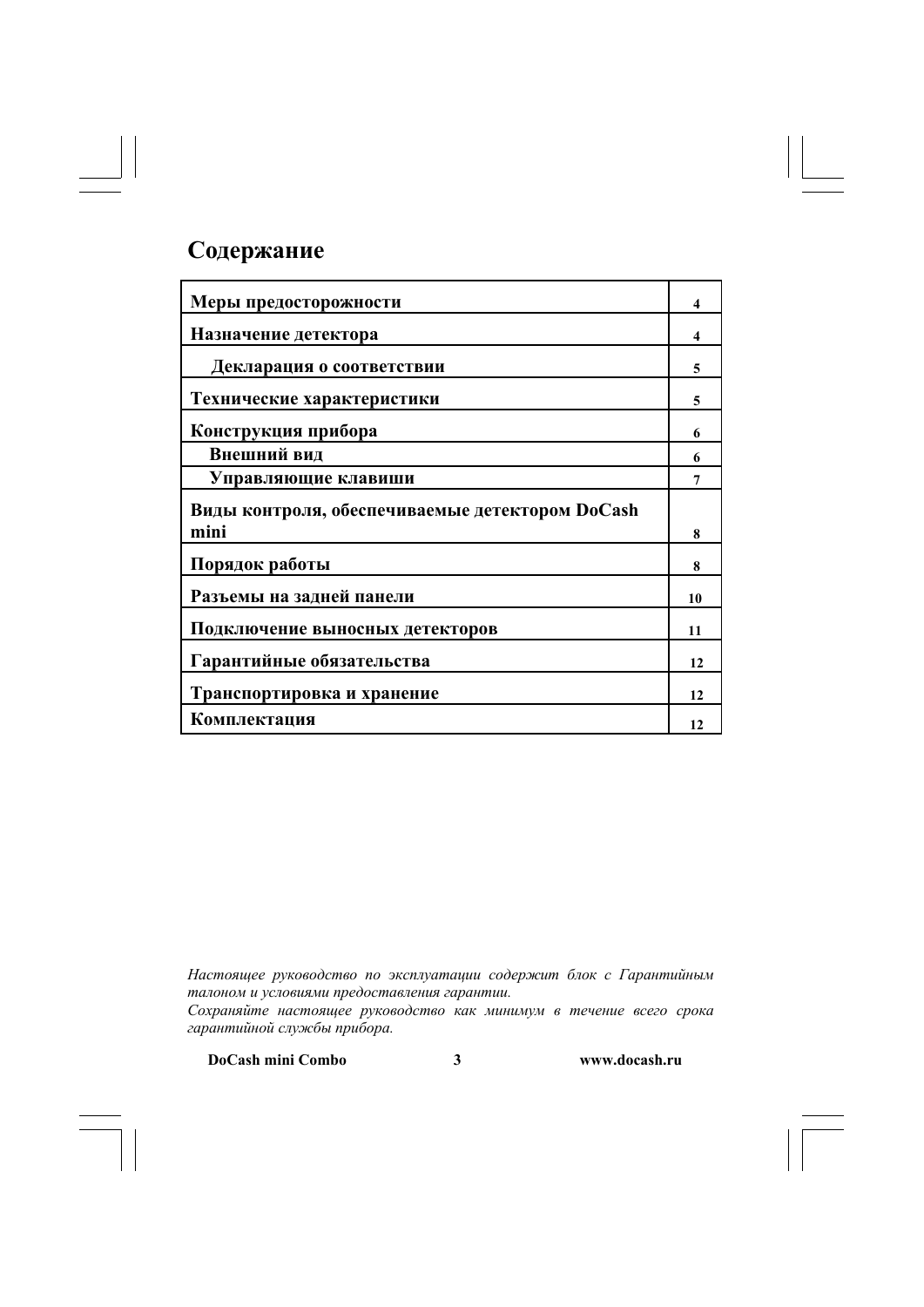#### **Меры предосторожности**

#### **ВНИМАНИЕ!**

Перед началом эксплуатации прибора, пожалуйста, внимательно прочитайте настоящее руководство.

При работе с детектором **DoCash mini Combo** требуется соблюдать следующие меры безопасности:

 Любые ремонтные и сервисные работы производить только при отсоединении прибора от сети электропитания.

 При транспортировке и хранении прибора в холодных условиях перед включением его необходимо выдержать при комнатной температуре не менее 2-х часов.

 При включении и выключении прибора из розетки сети питания необходимо держаться только за корпус адаптера питания, во избежание разрыва или повреждения шнура. Также запрещается производить подобные действия влажными руками, т. к. это может повлечь за собой поражение электрическим током.

Подключение любых внешних устройств разрешается проводить только при выключенном приборе.

Благодарим Вас за выбор техники марки **DoCash**.

**DoCash** – это широкий спектр оборудования для предприятий торговли, сферы услуг и финансовых организаций: надежные и простые в эксплуатации счетчики банкнот и монет, универсальные и автоматические детекторы валют, вакуумные и безвакуумные упаковщики банкнот и другое оборудование. Более подробную информацию о всем спектре оборудования **DoCash** Вы найдете на сайте **www.docash.ru.** 

#### **Назначение детектора**

Детектор **DoCash mini Combo** предназначен для визуализации наличия и расположения инфракрасных, ультрафиолетовых, антистоксовских и магнитных меток на банкнотах и ценных бумагах любого типа, а также просмотра банкнот и ценных бумаг при верхней, нижней и косопадающей белых подсветках.

**DoCash mini Combo 4 www.docash.ru**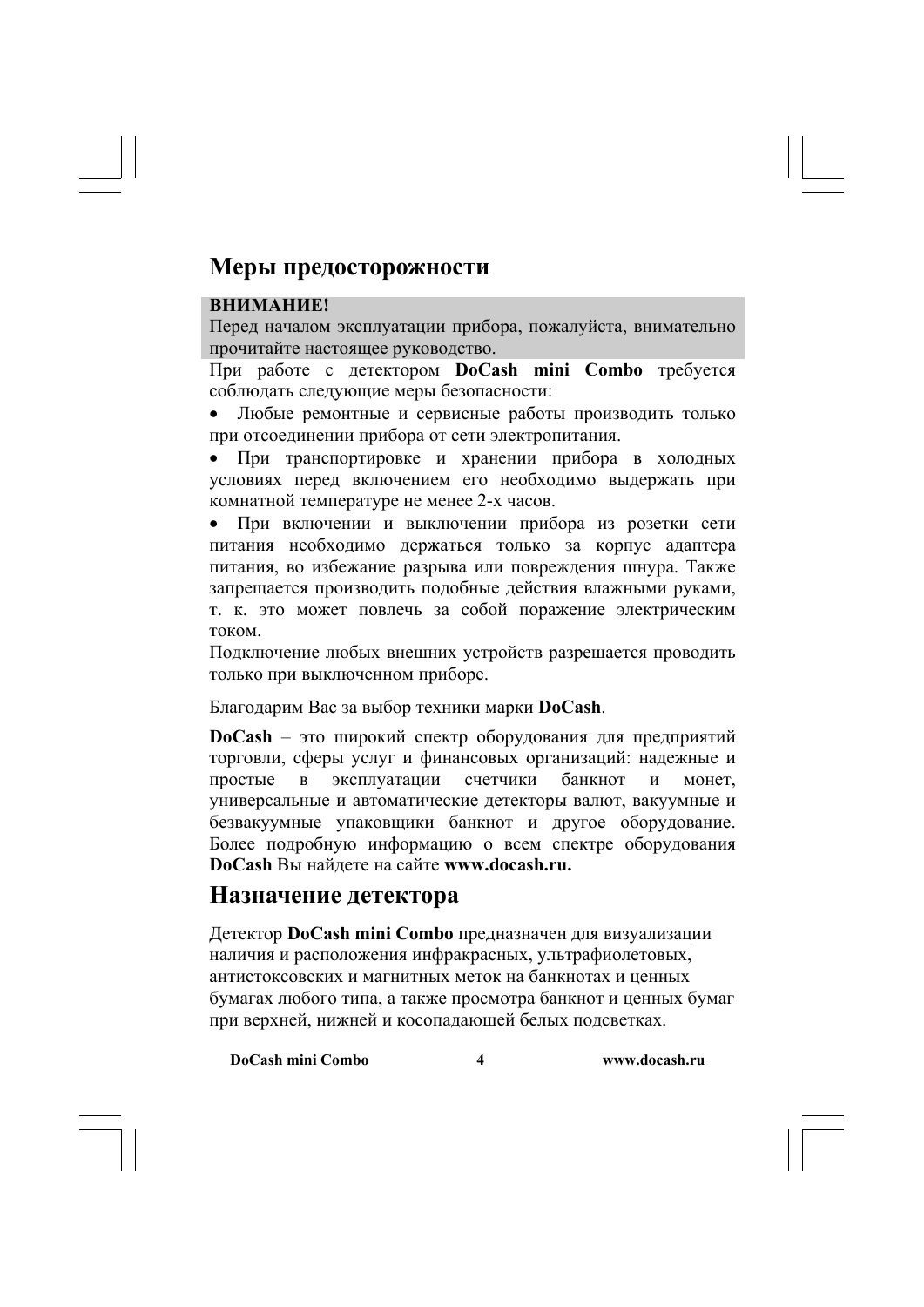Использование детектора позволяет повысить достоверность выводов о подлинности исследуемых образцов. Окончательные выводы о подлинности образца делаются человеком, использующим детектор и собственные знания о характеристиках подлинных банкнот и ценных бумаг.

#### **Декларация о соответствии**

Детектор соответствует требованиям:

ТР ТС 004/2011 «О безопасности низковольтного оборудования»; ТР ТС 020/2011 «Электромагнитная совместимость технических средств».

### **Технические характеристики**

| Модель                      | DoCash mini Combo           |  |  |  |  |
|-----------------------------|-----------------------------|--|--|--|--|
|                             | 220 В, 50 Гц                |  |  |  |  |
|                             | адаптер электропитания      |  |  |  |  |
| Питание                     | входит в стандартную        |  |  |  |  |
|                             | комплектацию                |  |  |  |  |
| Потребляемая мощность       | не более 10 Вт              |  |  |  |  |
| Экран, дюймы/см             | $LCD\,4.3/10.9$             |  |  |  |  |
| Длина волны ИК излучения    | 850/940 нм                  |  |  |  |  |
| Длина волны УФ излучения    | 360-380 нм                  |  |  |  |  |
| Длина волны                 | 940 нм                      |  |  |  |  |
| антистоксовского излучателя |                             |  |  |  |  |
| Рабочий диапазон            | от + 5 °С до + 35 °С        |  |  |  |  |
| температур                  |                             |  |  |  |  |
| Габаритные размеры          | $120 \times 125 \times 165$ |  |  |  |  |
| $(IIxTxB)$ , MM             |                             |  |  |  |  |
| Масса нетто, кг             | 0.42                        |  |  |  |  |

**DoCash mini Combo 5 www.docash.ru**

CE FAI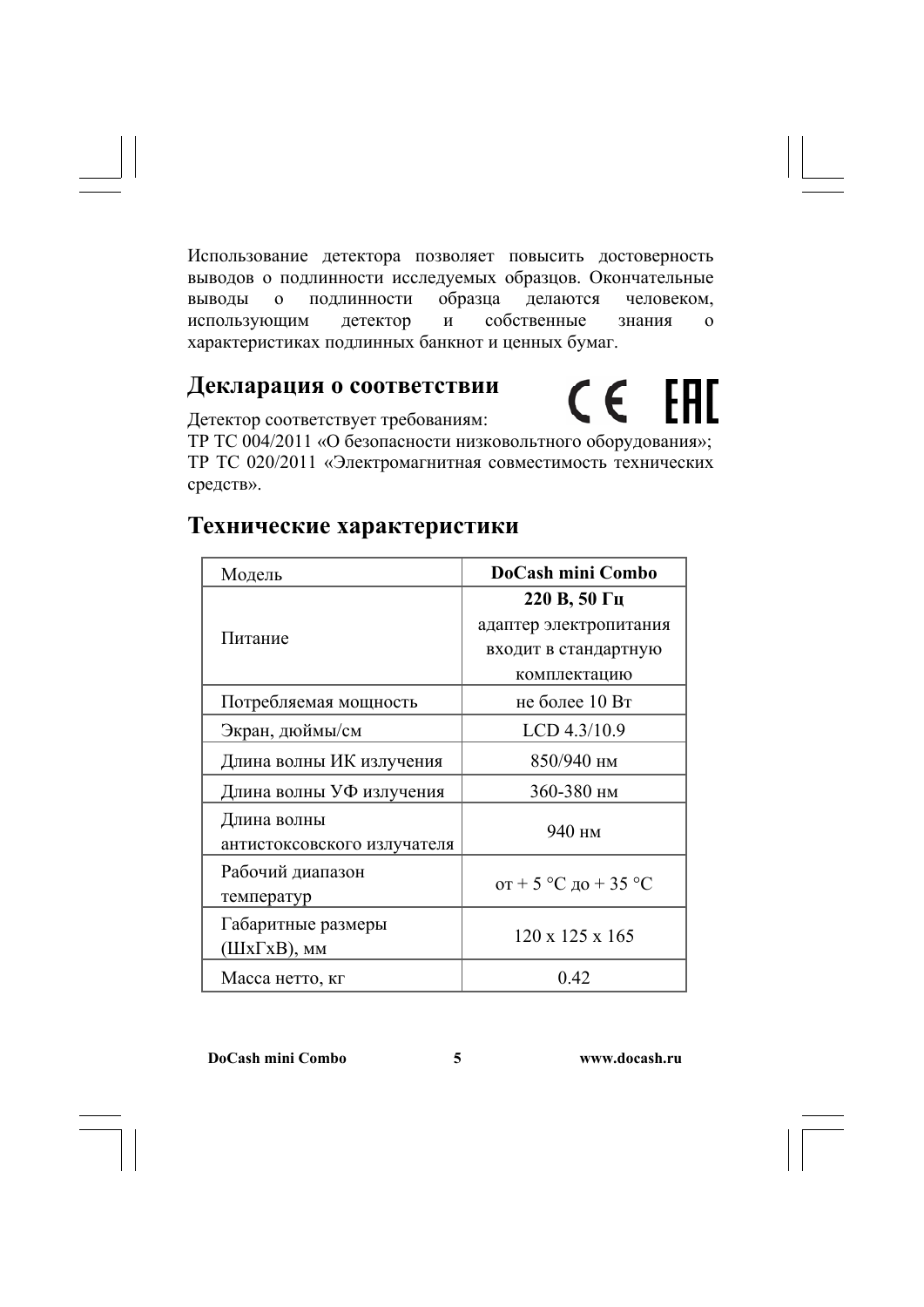## **Конструкция прибора Внешний вид**



- Корпус детектора
- 4.3" LCD дисплей для вывода изображения
- Зона расположения банкнот
- Датчик проверки антистоксового люминофора
- Датчик магнитных меток
- Управляющие клавиши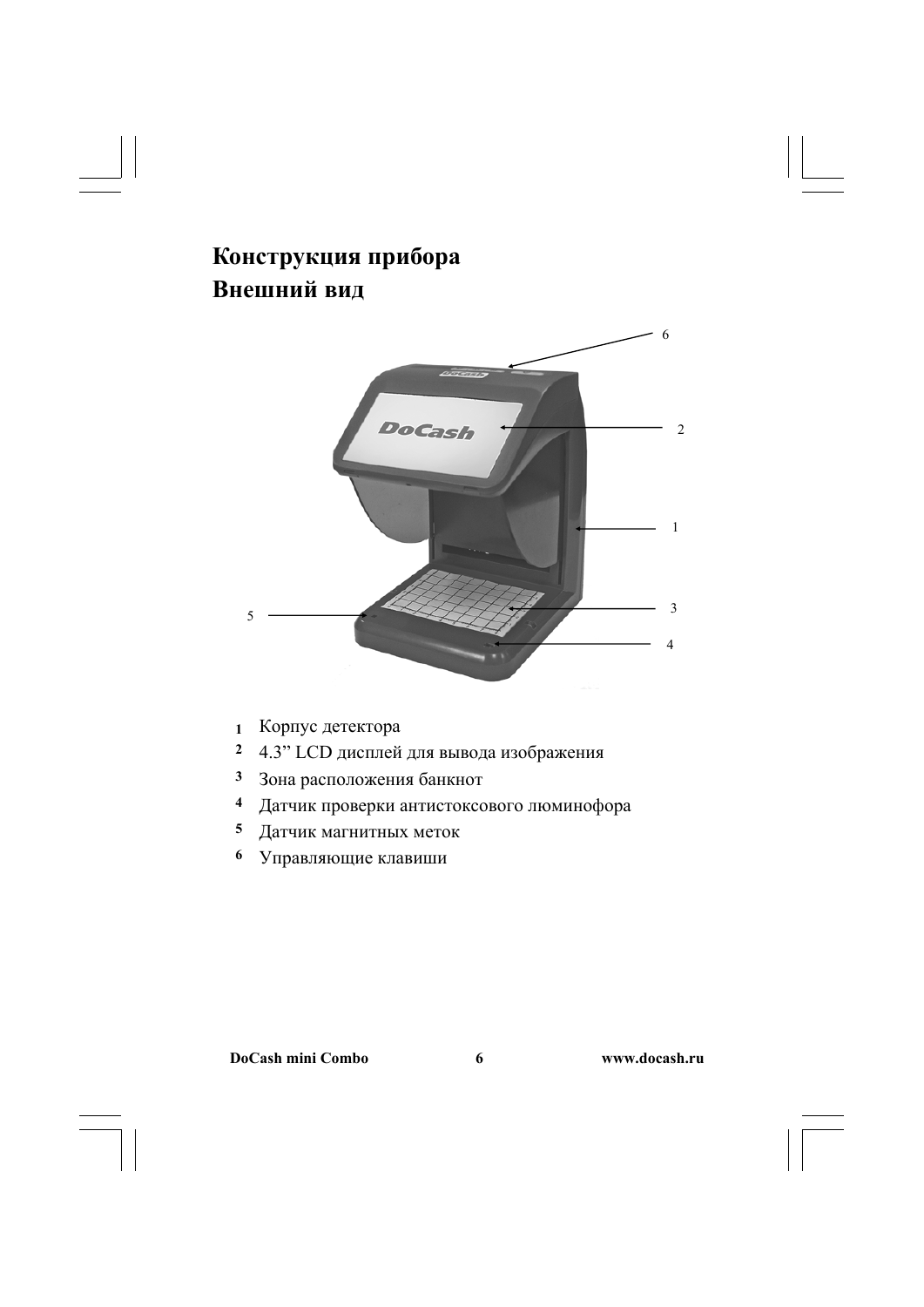# **Управляющие клавиши**

|   | 2 | 3<br>4                                                                                                                          |
|---|---|---------------------------------------------------------------------------------------------------------------------------------|
|   |   | Настройка<br>яркости, контрастности,<br>времени<br>автовыключения,<br>режимов<br>индикации магнитных и антистоксовских<br>меток |
| 2 |   | Переключение подсветок ИК, УФ, верхняя<br>белая, нижняя белая, косопадающая белая,<br>нижняя ИК                                 |
| 3 |   | Включение<br>режима<br>просмотра<br>спецэлемента «М»                                                                            |
|   |   | Включение/выключение детектора                                                                                                  |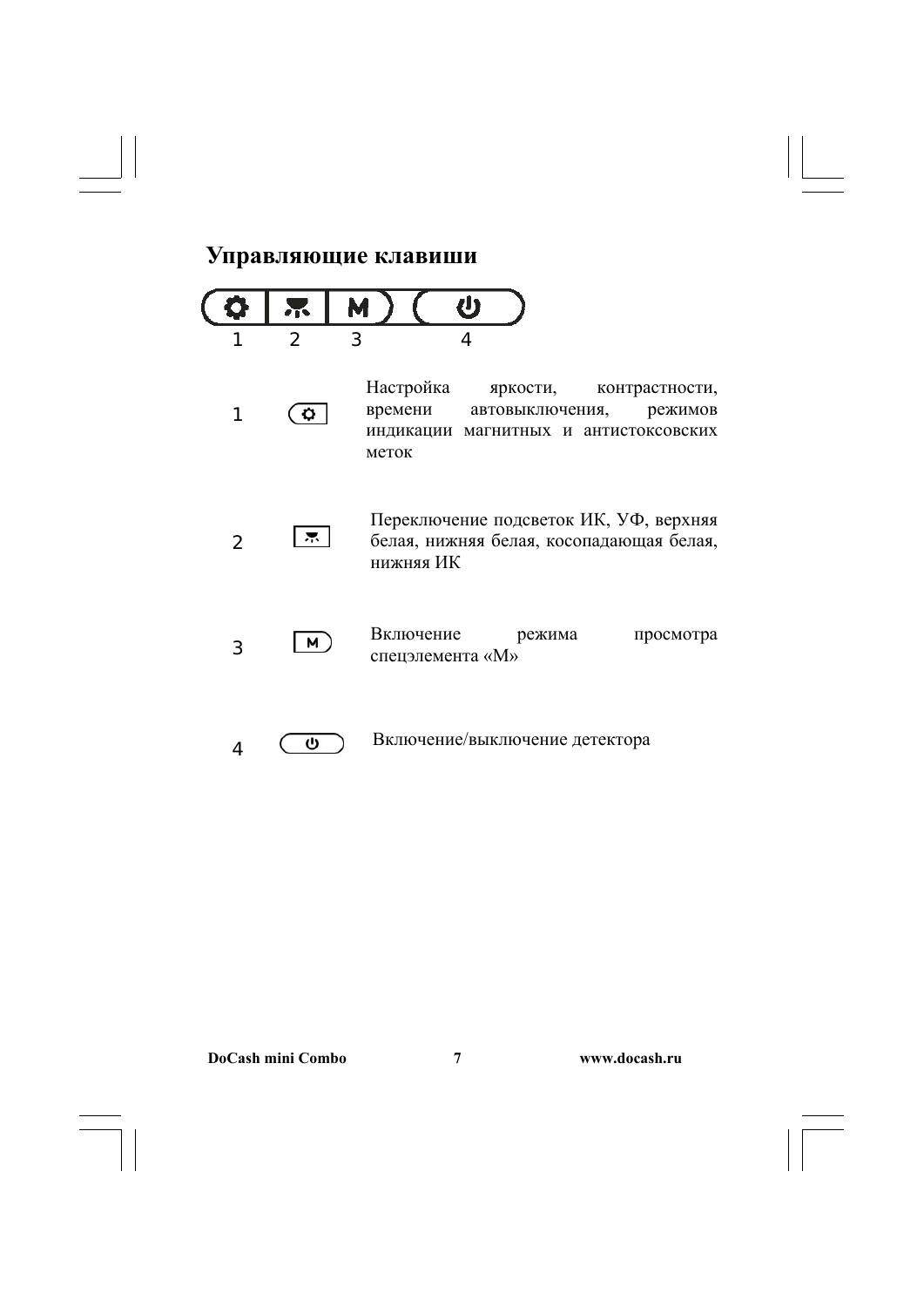#### **Виды контроля, обеспечиваемые детектором DoCash mini Combo**

Универсальные детекторы **DoCash mini Combo** позволяют производить следующие виды контроля:

- **Исследование купюры в верхнем, нижнем и косопадающем белом свете**
- **Визуализация спецэлемента «М»**
- **Визуализация инфракрасных меток**
- **Исследование купюры при нижней инфракрасной подсветке**
- **Визуализация ультрафиолетовых меток**
- **Детектирование антистоксовых меток**
- **Детектирование магнитных меток**
- **Геометрический контроль**

#### **Порядок работы**

- 1. Расположите детектор на ровной горизонтальной поверхности.
- 2. Подключите блок питания к соответствующему разъему детектора.

*Подключите электропитание, соблюдая требования к электропитанию детектора (220 В, 50 Гц).*

- 3. Включите детектор нажатием клавиши  $\circ$  или внесите купюры в зону детекции. После включения прибор перейдет в режим визуализации ИК меток.
- 4. Для активизации режима визуализации спецэлемента «**М**» нажмите на клавишу . Отключение режима «**М»** осуществляется повторным нажатием на клавишу  $\boxed{\mathsf{M}}$ .
- 5. Для детектирования ультрафиолетовых меток нажмите на клавишу  $\sqrt{\pi}$ . В случае отсутствия движения в зоне детекции ультрафиолетовые излучатели отключатся через 1 минуту. При внесении или перемещении купюры в зоне детекции УФ излучатели включатся вновь.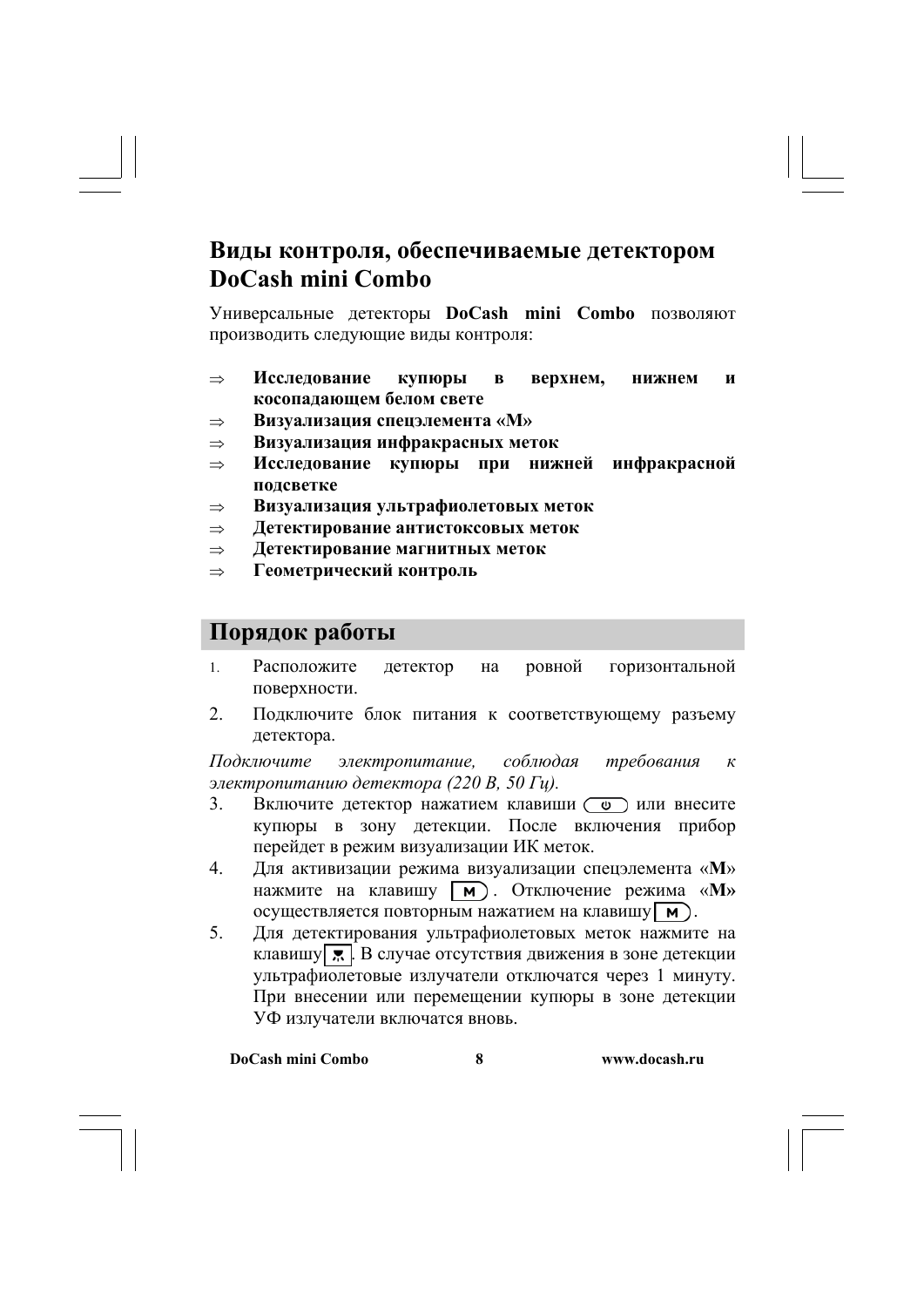- 6. Для исследования купюры при верхней, нижней и косопадающей белой подсветке, а также при нижней инфракрасной подсветке последовательно нажимайте кнопку **для переключения подсветок**.
- 7. Для детектирования антистоксового люминофора поднесите области банкноты РФ, содержащие элементы изображения серого цвета к датчику антистоксового люминофора (за исключением банкнот выпуска 2017 года). В случае наличия люминофора загорятся зеленые индикаторы на подставке прибора.
- 8. Для детектирования магнитных меток прижмите область купюры с магнитными метками к магнитному датчику и двигайте купюру влево – вправо примерно на 1 см с частотой 2 раза в секунду. При наличии магнитных меток загорятся красные индикаторы на подставке прибора и будет звучать сигнал.
- 9. Для выбора регулировки и установок различных режимов прибора нажмите клавишу  $\boxed{\sigma}$ . При нажатии этой кнопки последовательно включаются экраны регулировки яркости, контрастности, цветовой насыщенности (только при подключенной видеолупе), настройка таймера автовыключения, настройка индикации магнитных меток, выключатель датчика антистокса. В экране настроек индикации магнитных меток можно включить  $\mathbf{U}$  « или отключить звук  $\mathbf{U}$  <sup>1</sup> или вообще отключить магнитный датчик  $\mathbb{N}$  4. В экране настроек антистокса можно включить или Хотключить датчик антистокса.

Изменения настроек в экранах производятся кнопками и $\sqrt{M}$ .

Выход из режима регулировок - клавиша

10. В случае отсутствия движений в зоне детекции прибор выключится автоматически через заданное время. Для отключения прибора ранее времени автовыключения нажмите клавишу.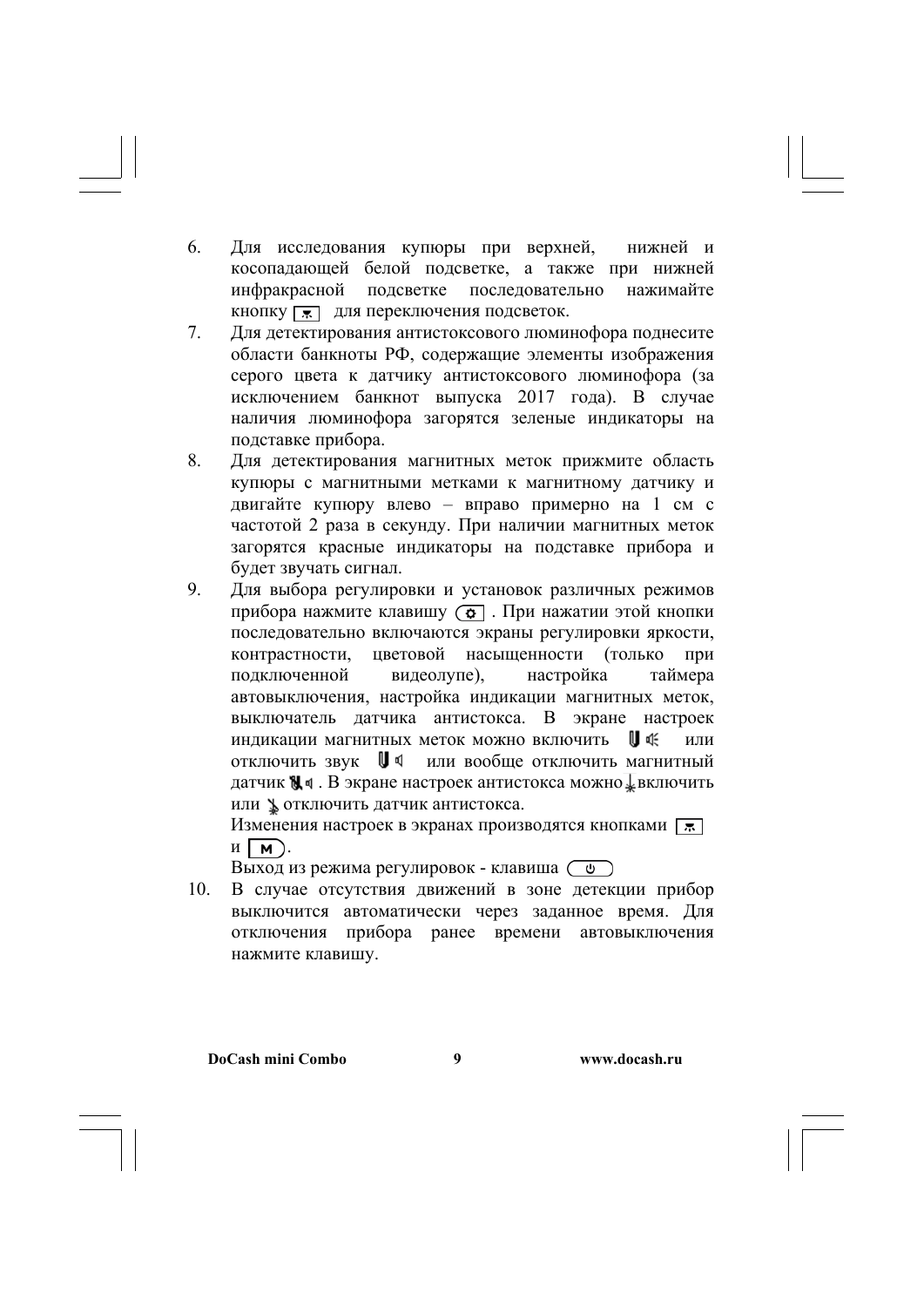#### **Разъемы на задней панели**

На задней панели прибора расположены несколько разъемов для подключения питания и выносных детекторов DoCash



- **1** Разъем для подключения оптической лупы **DoCash L**
- **2** Разъем для подключения видеолупы **DoCash VL**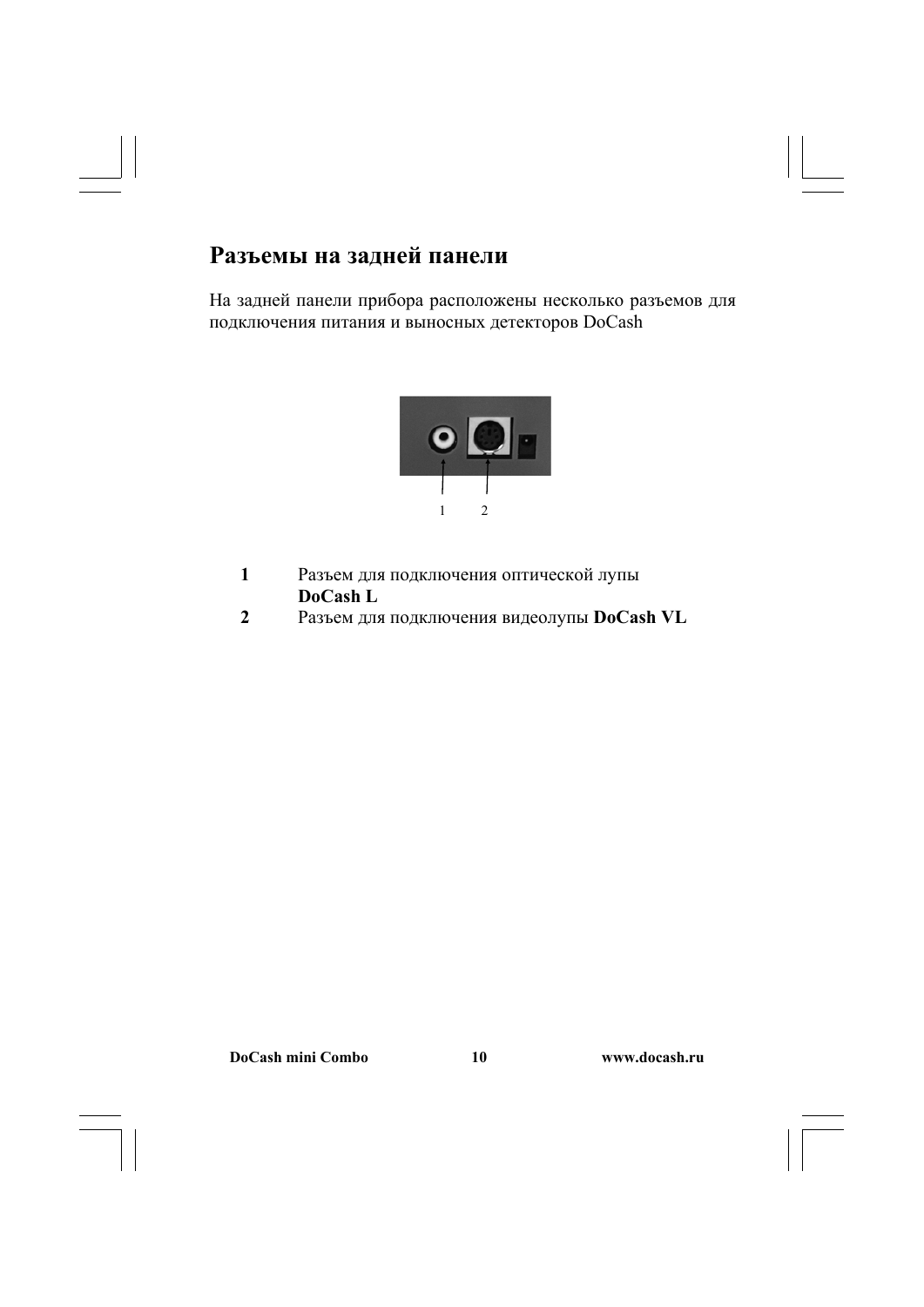#### **Подключение выносных детекторов**

DoCash расширяет возможности детектора **DoCash mini Combo**, поскольку позволяет осуществлять дополнительные виды контроля подлинности исследуемых объектов.

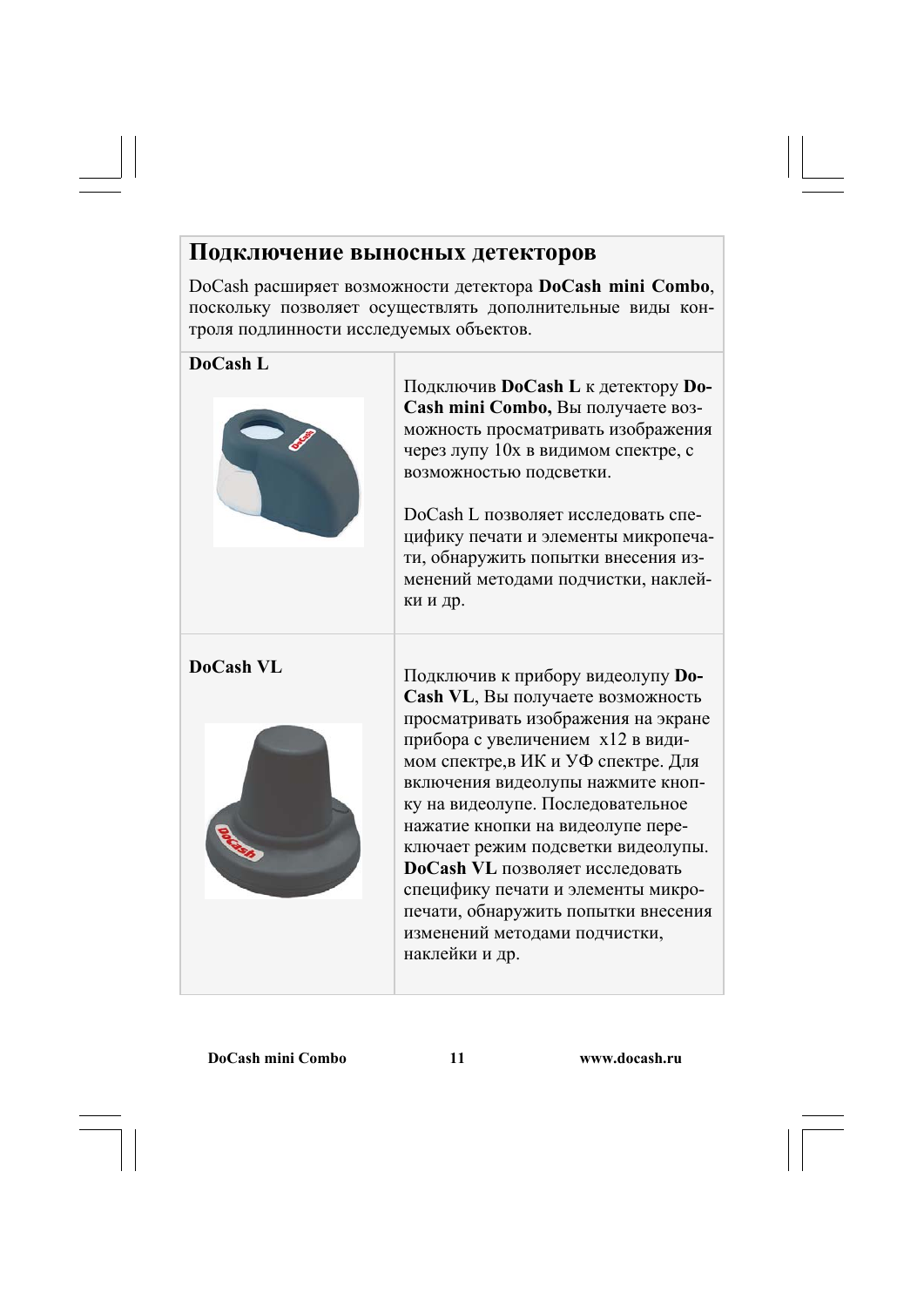## **Гарантийные обязательства**

Гарантийный срок составляет 12 месяцев со дня поставки при соблюдении владельцем условий эксплуатации и хранения, изложенных в настоящем Руководстве, а также дополнительных условий, сформулированных в паспорте товара. За нарушение работоспособности детектора вследствие неправильной транспортировки, хранения и эксплуатации, а так же из-за механических повреждений, производитель ответственности не несет.

#### **Транспортировка и хранение**

При транспортировке допускаемая температура составляет от – 30 до + 50 °С. Хранение детектора разрешается только в отапливаемых помещениях при температуре от  $+1$  до  $+40$  °C при относительной влажности воздуха до 80% (при 25 °С). Срок хранения детектора – 2 года

#### **Комплектация**

В комплект поставки прибора **DoCash mini Combo** входят:

| Детектор                    | $\blacksquare$ $\blacksquare$ |
|-----------------------------|-------------------------------|
| Адаптер электропитания      | $1 \text{ mT}$ .              |
| Руководство по эксплуатации | $1$ $\text{I}$ $\text{I}$     |
| Боковые шторки              | $2 \text{ mT}$                |

*Настоящее руководство по эксплуатации содержит информацию, актуальную на момент его издания, и может не отражать более поздние изменения.* 

*Производитель оставляет за собой право вносить любые изменения в спецификацию устройства, а также изменения в алгоритмы управления.*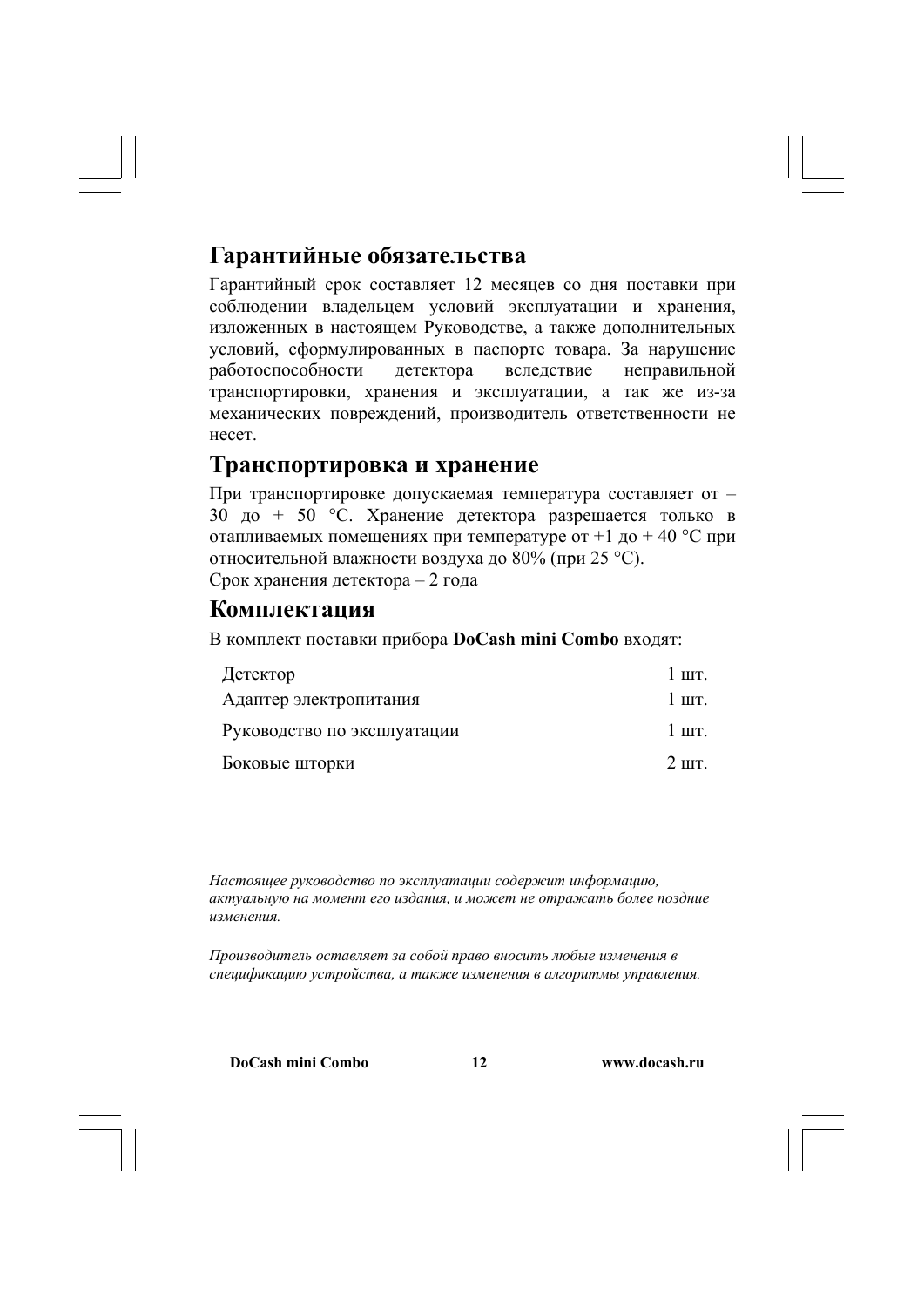

| Наименование товара                      | Детектор DoCash mini Combo |           |  |  |  |  |
|------------------------------------------|----------------------------|-----------|--|--|--|--|
| Серийный номер                           |                            |           |  |  |  |  |
| Торгующая организация                    |                            |           |  |  |  |  |
| Адрес и Телефон торгующей<br>организации |                            |           |  |  |  |  |
| Дата продажи                             |                            | /20<br>г. |  |  |  |  |
| Печать торгующей<br>организации          |                            | Μ.Π.      |  |  |  |  |

*Подпись продавца*

Срок гарантии составляет: 12 месяцев со дня продажи конечному потребителю, но не более 13 месяцев со дня выдачи гарантийного талона.

#### **Гарантия не распространяется в случае:**

- несоблюдения требований Руководства по эксплуатации, небрежного обращения и/или транспортировки
- нормального износа узлов и деталей, окончания срока службы расходных материалов
- неисправностей, вызванных внесением изменений в конструкцию оборудования
- неправильного и/или несвоевременного технического и профилактического обслуживания
- ремонта производимого не аттестованным и неквалифицированным персоналом
- применения неоригинальных запасных частей и сменных элементов при ремонте и обслуживании
- несоответствия производительности оборудования потребностям Заказчика, перегрузки оборудования
- повреждения, износа узлов и деталей из-за проникновения посторонних частиц внутрь, при неправильном обслуживании фильтров, проникновения насекомых и/или других инородных частиц
- эксплуатации в запыленном или влажном помещении
- низкого качества параметров электроэнергии входной электросети
- механических повреждений оборудования и его частей, внешних электрических соединений кабелей, заземления
- наводнения, землетрясения, попадания молнии и других стихийных бедствий
- исправлений, подчисток или следов копирования гарантийного талона, а также в случае не заполненного, неправильно или не полностью заполненного гарантийного талона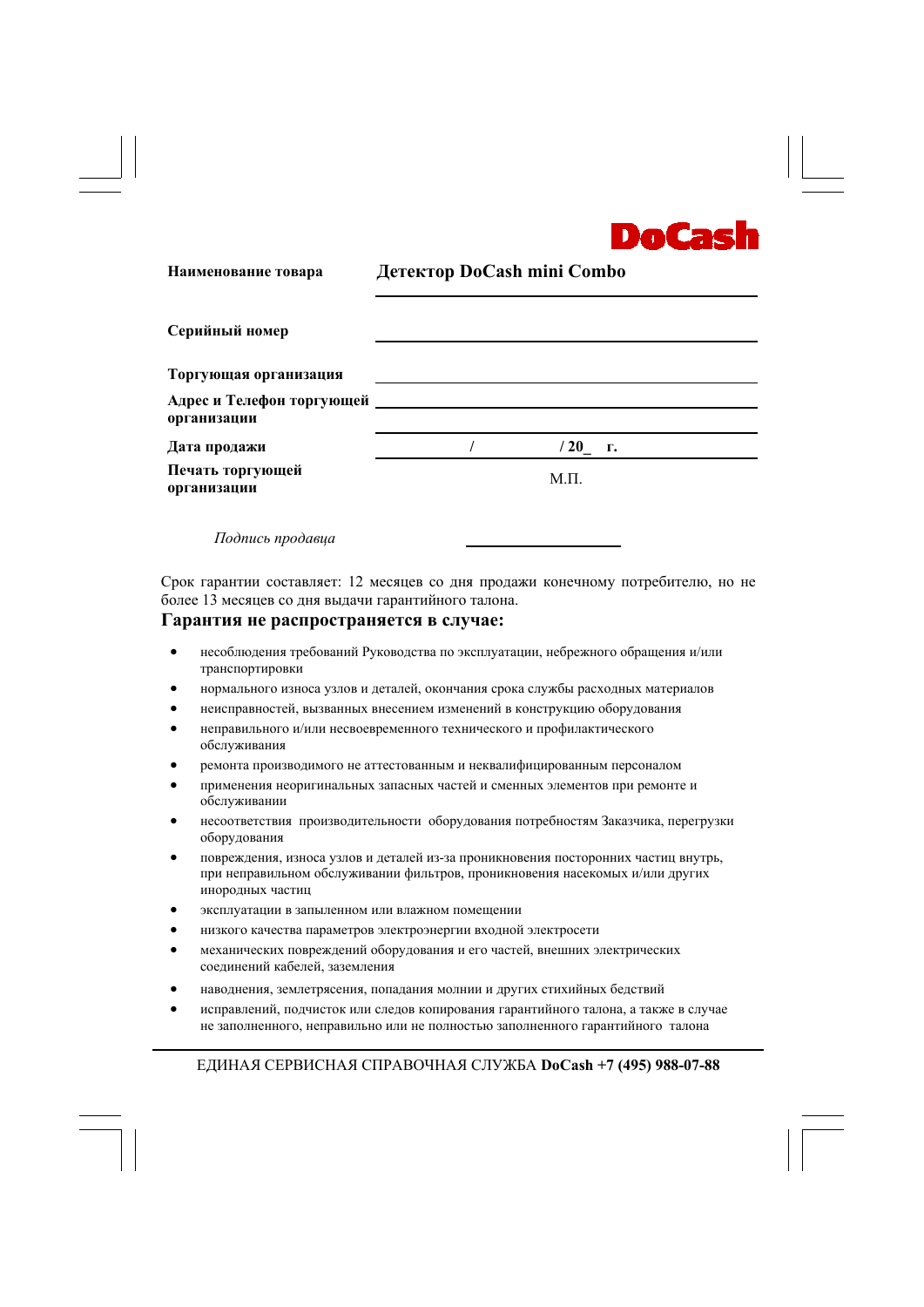#### **ЗАЯВЛЕНИЕ ОБ ОТКАЗЕ ОТ ОТВЕТСТВЕННОСТИ (ДИСКЛЕЙМЕР)**

Компания «Гамма-Центр» (далее по тексту «Компания») принимает все разумные меры по соответствию содержания настоящего документа актуальной версии и конфигурации описываемого оборудования и/или программного обеспечения такого оборудования. Тем не менее, описание может отличаться от реальной конфигурации и/ или версии, поскольку возможно постоянное совершенствование и изменение оборудования и/или ПО такого оборудования производителями.

При составлении данного документа были приняты все разумные меры по исключению ошибок и опечаток в тексте документа, однако Компания «Гамма-Центр» не принимает на себя ответственности за возможные неточности, ошибки и/или опечатки, которые могут содержаться в тексте данного документа.

Ни данный документ, ни любая из его частей, как в совокупности, так и по отдельности, не могут быть воспроизведены в письменной, электронной или любой другой форме без специального письменного разрешения Компании «Гамма-Центр». Запрещается использование данного документа, а также любой из его частей, как в совокупности, так и по отдельности, в любых целях, кроме эксплуатации, обслуживания, ремонта, установки, пуско-наладки или модификации оборудования, описанных в документе, согласно содержащейся в нем информации.

Компания «Гамма-Центр», а равно каждый и любой из директоров, партнеров, служащих, аффилированных лиц, сотрудников, консультантов или агентов Компании не предоставляют никаких заявлений или гарантий, как явных, так и подразумеваемых, ни в отношении точности или полноты содержания настоящего документа или прочей связанной с ним информации, которая может быть предоставлена Компанией в любое время, ни в отношении мнений и/или оценок, выраженных в настоящем документе или относительно него.

Компания «Гамма-Центр», а равно каждый и любой из директоров, партнеров, служащих, аффилированных лиц, сотрудников, консультантов или агентов Компании безоговорочно отказываются от любой ответственности и обязательств перед кем бы то ни было в отношении любого ущерба или потерь, трат, расходов или убытков, прямых или косвенных, единовременных или неоднократных, каким бы то ни было образом вытекающих из использования данного документа и/или информации, содержащейся в нем, а также за несоответствие любых заявленных характеристик и функционала оборудования и/или ПО субъективным ожиданиям пользователя, даже в тех случаях, когда Компания была проинформирована или предвидела возможность возникновения такого ущерба, потерь, трат, расходов или убытков.

Ни данный документ, ни информация, содержащаяся в нем, не может являться договором или основанием для договора между Компанией «Гамма-Центр» и/или любыми лицами, использующими данный документ.

Дальнейшее использование настоящего документа или оборудования и/или ПО в любых целях означает полное согласие третьего лица, в том числе пользователя, с условиями, изложенными в настоящем документе.